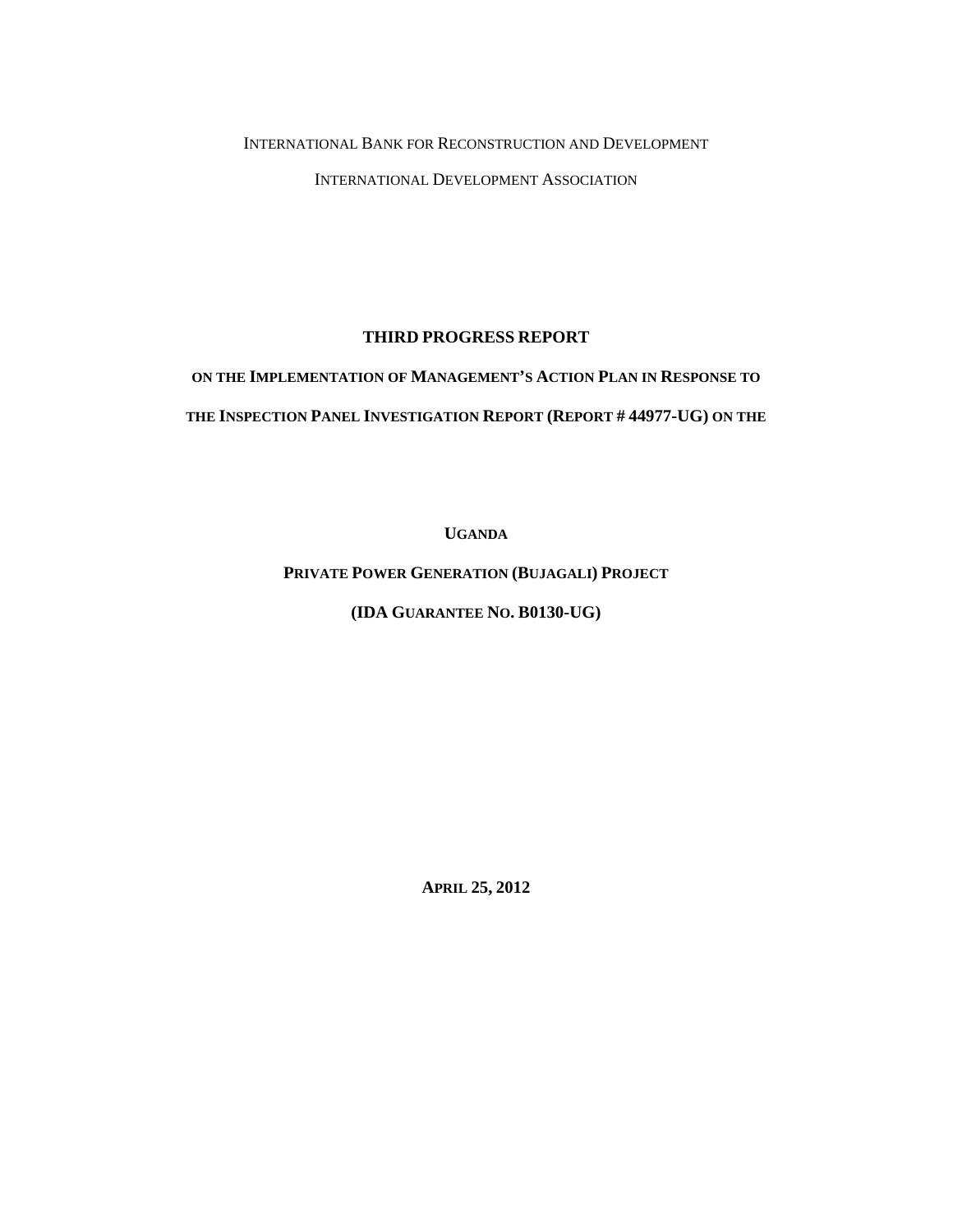# **ACRONYMS AND ABBREVIATIONS**

| <b>AfDB</b>     | <b>African Development Bank</b>                            |  |
|-----------------|------------------------------------------------------------|--|
| <b>APRAP</b>    | Assessment of Past Resettlement Activities and Action Plan |  |
| <b>BEL</b>      | Bujagali Energy Limited                                    |  |
| <b>BEMC</b>     | Bujagali Environmental Monitoring Commission               |  |
| <b>CDAP</b>     | <b>Community Development Action Plan</b>                   |  |
| <b>CPMP</b>     | <b>Cultural Property Management Plan</b>                   |  |
| EAC             | <b>East African Community</b>                              |  |
| EIB             | <b>European Investment Bank</b>                            |  |
| <b>EPC</b>      | Engineering, Procurement and Construction                  |  |
| ESU             | <b>Environment and Social Unit</b>                         |  |
| GoU             | Government of Uganda                                       |  |
| GWh             | Gigawatt                                                   |  |
| <b>IACC</b>     | <b>Inter-Agency Coordination Committee</b>                 |  |
| <b>IBRD/IDA</b> | International Bank for Reconstruction and Development/     |  |
|                 | <b>International Development Association</b>               |  |
| <b>IFC</b>      | <b>International Finance Corporation</b>                   |  |
| <b>JICA</b>     | Japan International Cooperation Agency                     |  |
| kV              | Kilo-volts                                                 |  |
| kWh             | Kilo-watt                                                  |  |
| M&E             | Monitoring and Evaluation                                  |  |
| <b>MAP</b>      | <b>Management Action Plan</b>                              |  |
| <b>MEMD</b>     | Ministry of Energy and Mineral Development                 |  |
| <b>MIGA</b>     | Multilateral Investment Guarantee Agency                   |  |
| <b>MW</b>       | Megawatt                                                   |  |
| <b>NEMA</b>     | National Environmental Monitoring Agency                   |  |
| <b>NFA</b>      | <b>National Forest Authority</b>                           |  |
| <b>OP</b>       | <b>Operational Policy</b>                                  |  |
| PAPs            | <b>Project Affected Persons</b>                            |  |
| PoE             | Panel of Experts                                           |  |
| <b>RAP</b>      | <b>Resettlement Action Plan</b>                            |  |
| <b>SEAP</b>     | Social and Environmental Action Plan                       |  |
| <b>SMP</b>      | Sustainable Management Plan                                |  |
| <b>UMEME</b>    | <b>Private Sector Distribution Concessionaire</b>          |  |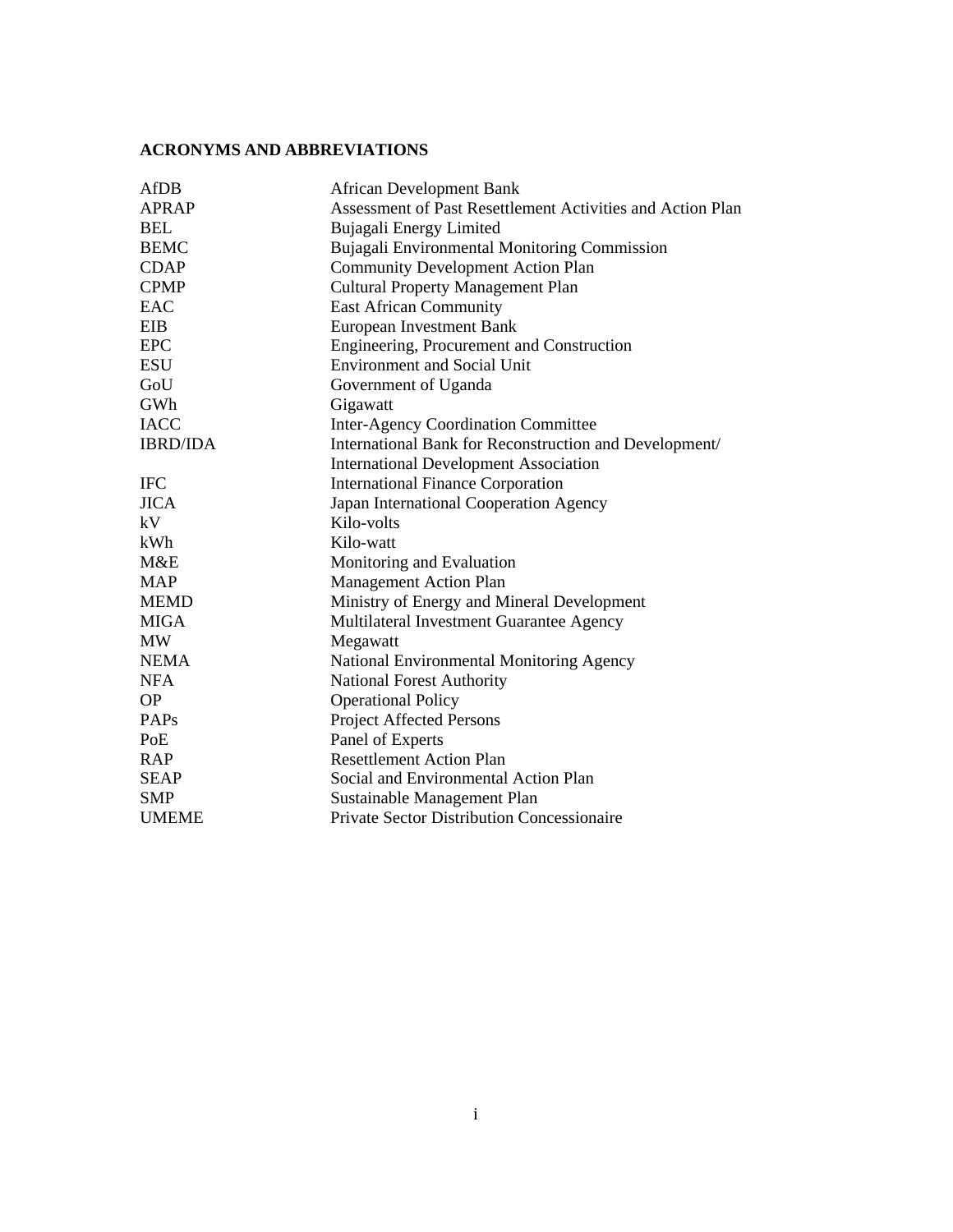### **CONTENTS**

| III. IMPLEMENTATION OF MANAGEMENT ACTION PLAN4 |  |
|------------------------------------------------|--|
|                                                |  |
|                                                |  |

### **ANNEXES**

| Annex 1: Detailed Status of Activities in the Management Action Plan (MAP). 13 |  |
|--------------------------------------------------------------------------------|--|
|                                                                                |  |
| Annex 3: Timeline for the Appeasement of the Budhagali Spirits  19             |  |
|                                                                                |  |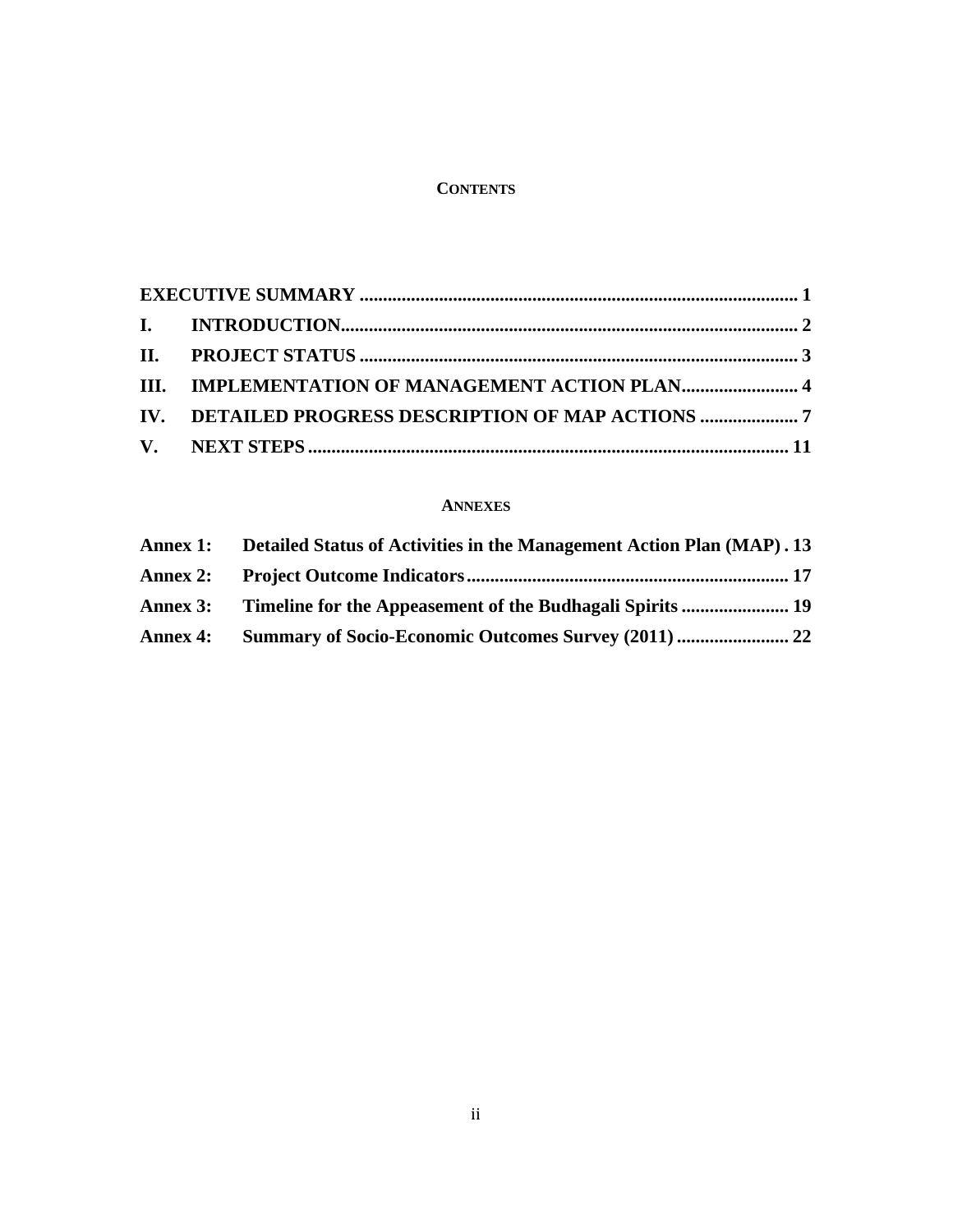# **EXECUTIVE SUMMARY**

i. The Private Power Generation (Bujagali) Project consists of the 250 MW run of river Bujagali hydropower station on the Nile River, eight kilometers downstream from the existing Nalubaale/Kiira power station; a 220 kV double circuit transmission line (Bujagali-Kawanda), funded by the African Development Bank (AfDB) and Japan International Cooperation Agency (JICA); and a 132 kV double circuit line from Kawanda to Mutundwe, and a 132 kV double circuit line from Bujagali to Nalubaale and then to Tororo. The project has been partially commissioned, with full commissioning scheduled for July/August 2012.

ii. In response to a Request for Inspection submitted by a Ugandan NGO and approved by the Bank's Board the Inspection Panel undertook an inspection of the Uganda Private Power Generation (Bujagali) Project and submitted its Investigation Report to the Board on August 29, 2008. On November 7, 2008, Management submitted its Report and Recommendation (MRR), including a detailed Management Action Plan (MAP), developed in response to the Inspection Panel's findings. This is the Third Progress Report on the implementation of the MAP submitted to the Bank's Board.

iii. The majority of MAP items have been completed to date. BEL has completed almost all activities as outlined in the Social and Environmental Action Plan's (SEAP) community designed programs for vulnerable groups and other affected communities. By end-2011 the school and health clinics were rehabilitated for vulnerable groups, including building of small scale infrastructure (see paras. 26 and 31), and augmenting existing education and health facilities. BEL will also finalize a Resettlement Action Plan (RAP) Completion Report, which will identify measures for resolving the two remaining compensation claims in the Naminya site.

iv. Together with the annual independent evaluation of Assessment of Past Resettlement Activities and Action Plan (APRAP) and Community Development Action Plan (CDAP) implementation, BEL already has in place qualified staff to do monitoring, and provide, on a continuous basis, the quarterly environmental and social progress reports.

v. The following activities will continue to be monitored as part of the MAP: (i) continued and satisfactory implementation of the Sustainable Management Plan (SMP) for the Kalagala Falls; (ii) continued and satisfactory implementation of the Cultural Property Management Plan (CPMP) and the associated activities for addressing cultural and spiritual issues; and (iii) satisfactory completion of the livelihood restoration and community development programs and assessment of the socio-economic impacts of these programs on affected communities, specifically, assistance to vulnerable groups.

vi. The World Bank continues to closely supervise the Project in coordination with other donors. The next annual progress report of the MAP activities will be provided in one year.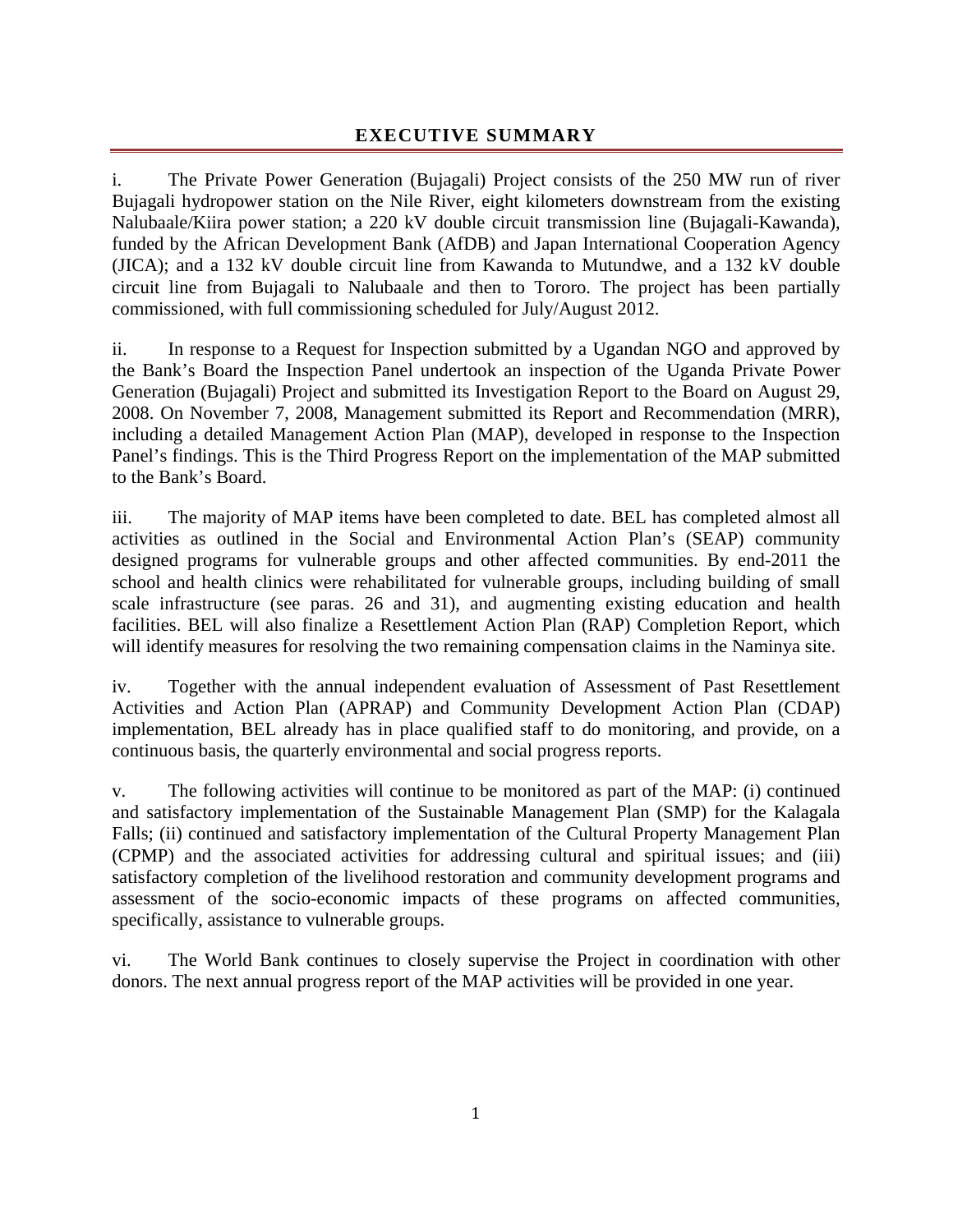# **Third Progress Report on the Implementation of Management's Action Plan in Response to the Inspection Panel Investigation Report on the Uganda Private Power Generation (Bujagali) Project**

#### **April 2012**

# I. **INTRODUCTION**

1. The Private Power Generation (Bujagali) Project ("the project") is a 250MW run of the river power plant with an adequate reservoir for daily storage, an intake powerhouse complex, and an earth filled dam with a maximum height of about 30 meters, together with spillway and other associated works. The project was constructed on the Nile River, approximately 8 kilometers north of the existing Nalubaale and Kiira power plants. The project's main objective is to provide least-cost power generation capacity in order to eliminate power shortages. The project represents an increase of 250MW of generation capacity on the national grid.

2. On March 5, 2007, a Request for Inspection was filed with the World Bank's Inspection Panel, by the Ugandan National Association of Professional Environmentalists (NAPE) and others, which alleged that the failures and omissions of IDA in the design, appraisal, and implementation of the above-referenced project materially affected the rights and interests of the Requesters and were likely to jeopardize their future social, cultural, and environmental security. Following Board approval of the Panel's Recommendation on May 18, 2007, the Inspection Panel undertook to investigate the allegations.

3. The Inspection Panel submitted its Investigation Report No. 44977-UG on the Project to the Board of Executive Directors on August 29, 2008. On November 7, 2008, Management submitted its Report and Recommendation, including a detailed Management Action Plan (MAP), developed in response to the Inspection Panel's findings. On December 4, 2008, the Executive Directors considered both reports and approved the MAP proposed by Management. The Board also asked that Management report on the progress in implementing the MAP annually. The first progress report was submitted to the Board on September 14, 2009 and the  $2<sup>nd</sup>$ progress report on April 1, 2011. This is the Third Progress reporting on MAP progress being submitted to the Board.

4. Implementation of the actions contained in the MAP started in 2008 and their monitoring will be continued until full commissioning of the plant, which is expected around mid-2012. The completed activities, as outlined in Annex of the MAP, are periodically assessed in the: (i) Quarterly Monitoring and Evaluation Reports prepared by Bujagali Energy Limited (BEL); (ii) Semi-annual reports of the Joint Lenders' Supervision Missions (between 2008 and 2011); (iii) Annual Review by the Independent Panel of Experts (PoE); and (iv) National Multi-stakeholder Bujagali Environmental Monitoring Committee (BEMC) Reports. This Third Progress Report consolidates progress achieved to date, from these sources, on the actions and outcomes prior to the project's commissioning in July/August 2012.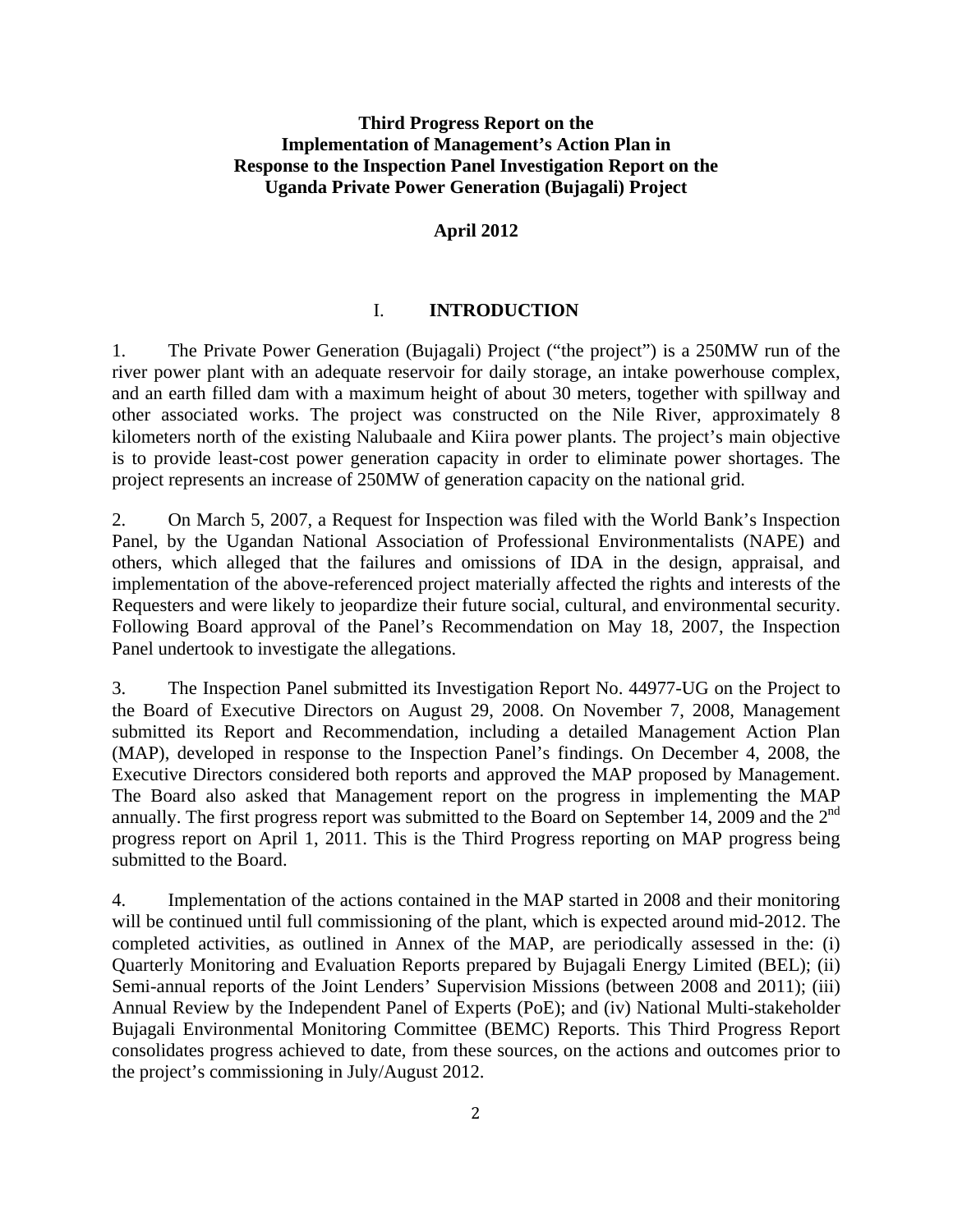#### II. **PROJECT STATUS**

5. Project Implementation. Implementation of the project started on June 26, 2007 (see Annex 1 for project details). Because of unanticipated geological conditions, project commissioning was delayed from June 2011 to April 2012. Subsequently, because of repairs necessitated by defects in the electromechanical equipment, commissioning has been further delayed until July/August 2012. The 250 MW of power generated will be evacuated through a 220/132 kV transmission line system (in total about 103.5 kilometers of transmission lines) between substations at Bujagali, Naalubale, Kawanda and Mutundwe. The transmission line system is being financed by the African Development Bank (AfDB) and Japan International Cooperation Agency (JICA).

6. Progress in Completion of the Power Plant. As of early April 2012, the progress is: (i) offshore works are 100 percent complete; (ii) onshore works are 96 percent complete; (iii) civil works are 99.5 percent complete; and (iv) electromechanical works are over 90 percent complete, and essentially all materials are on site. Units 1 and 2 have been commissioned and have passed their reliability tests. The remaining units are expected to be commissioned in successive months (May, June, and July). The Independent Engineer provided progress reports to the Lenders, specifically on the quality of the works.

7. Progress in Transmission Line Construction. The construction of the various transmission line segments is about 100 percent completed and is going through final inspection and punchlist completion. All other sections are energized. The Bujagali substation was commissioned in January 2012, and the upgrading from 132 kV to 220 kV is expected by late 2013. Substations at both Kawanda and at Mutundwe were commissioned in November 2011. Upgrading of the substation at Kawanda is expected to be initiated soon under IDA financing (Electricity Sector Development Project).

8. *Additional Requests for Investigation.* The same group of Requesters who filed the Request with the IBRD/IDA Inspection Panel also filed separate complaints to the AfDB and European Investment Bank (EIB) in 2009. These underwent investigation by both institutions. The final report from the AfDB was completed in 2010 and referred to mitigation measures that were similar to the Bank's. The EIB investigation report is completed, and in addition to issues raised with the Bank and AfDB, concerns about blasting impacts were raised. Another set of Requests was filed with the complaints offices of the IFC and MIGA. The report from the Compliance Advisor Ombudsman was disclosed in December 2011. The issues that were investigated covered the following: (i) lack of workers' compensation (including with the contractor and District Labor Officers); (ii) weak mediation of legal cases under the transmission line component; and (iii) lack of benefits to informal tourism workers. The issue of blasting impacts on surrounding households' human and animal health conditions, etc. was also addressed.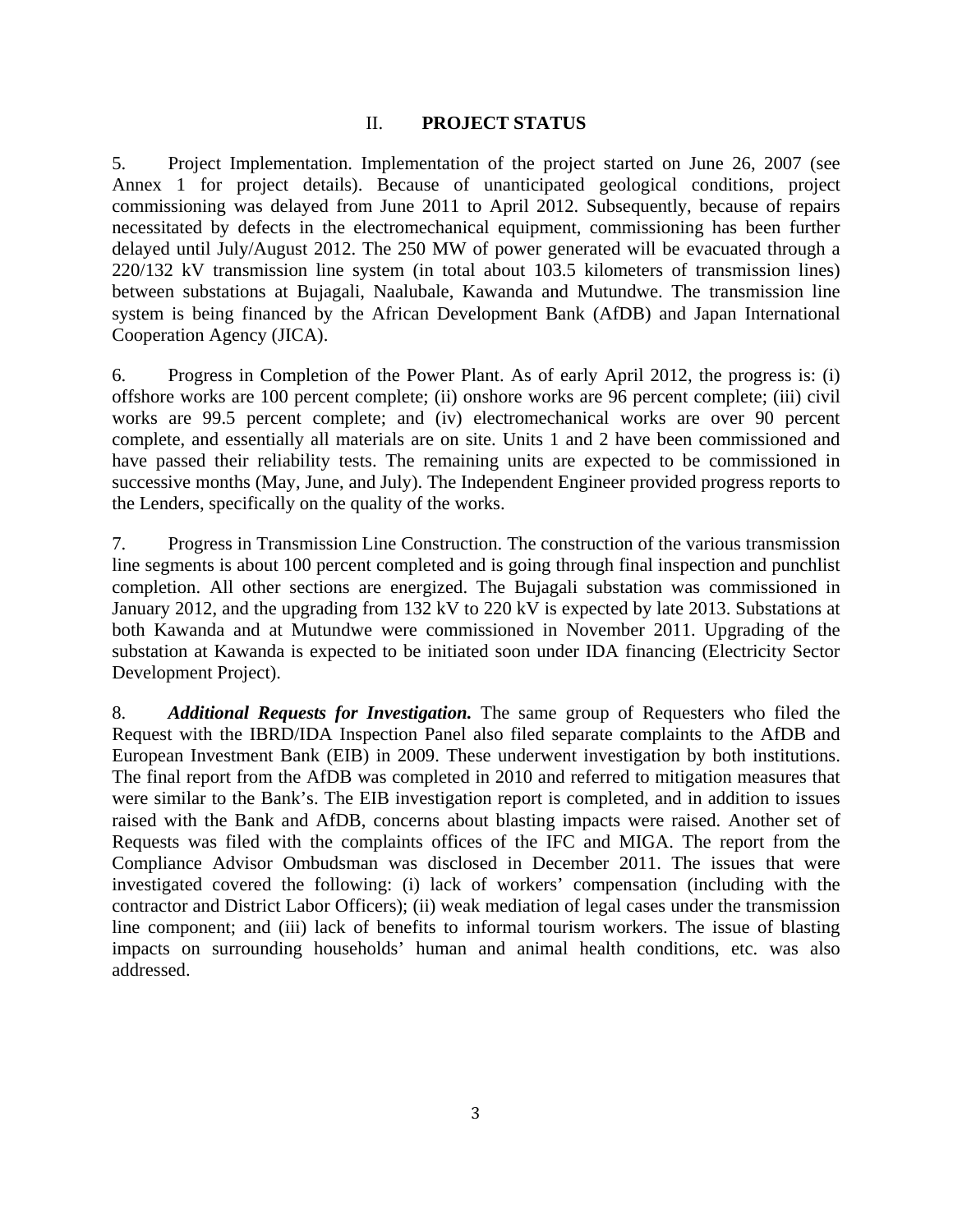#### III.**IMPLEMENTATION OF MANAGEMENT ACTION PLAN**

6. Table 1 (below) summarizes the status of actions taken under the MAP. Please see Annex 1 for a more detailed description of activities.

|                                                                                          | <b>MAP Actions Undertaken During Supervision</b>                                                                                                                                                                  | <b>Status</b>                        |
|------------------------------------------------------------------------------------------|-------------------------------------------------------------------------------------------------------------------------------------------------------------------------------------------------------------------|--------------------------------------|
|                                                                                          | <b>General</b>                                                                                                                                                                                                    |                                      |
| <b>Institutional Capacity</b>                                                            | Management follow up on institutional coordination and<br>capacity building:                                                                                                                                      |                                      |
|                                                                                          | • Establishment of a Project Monitoring Committee (Inter<br><b>Agency Coordination Committee)</b>                                                                                                                 | <b>Completed</b>                     |
|                                                                                          | Strengthening of capacities of Bujagali Electricity Limited's<br>(BEL) Environment and Social Unit (ESU)                                                                                                          | <b>Completed</b>                     |
| Guidance on Environmental<br>and Social Safeguards Issues<br>in Legacy Projects          | Management has developed interim guidance on addressing<br>$\mathbf{u}$<br>environmental and social safeguards issues in legacy projects<br>(which is a Bankwide activity applicable not only to this<br>project) | Completed                            |
| <b>Social Impact Assessment and Mitigation Measures</b>                                  |                                                                                                                                                                                                                   |                                      |
| Vulnerable Groups (OP 4.12)                                                              | Management has assessed progress of BEL's programs to<br>$\blacksquare$<br>address needs of vulnerable groups                                                                                                     | <b>Completed</b>                     |
| <b>Cultural and Spiritual Values</b>                                                     |                                                                                                                                                                                                                   |                                      |
| <b>Physical Cultural Resources</b><br>and Cultural Property<br>Management Plan (OP 4.11) | Management completed follow up of a stand-alone CPMP<br>$\blacksquare$<br>Management assessed monitoring and reporting by BEL of<br>$\blacksquare$<br>the CPMP, including the Engineering, Procurement and        | <b>Completed</b><br><b>Completed</b> |

# **Table 1: Status of Implementation of the Management Action Plan (MAP)**

<sup>&</sup>lt;sup>1</sup> See Table 2, Page 39 of the Management Report and Recommendations, November 2008.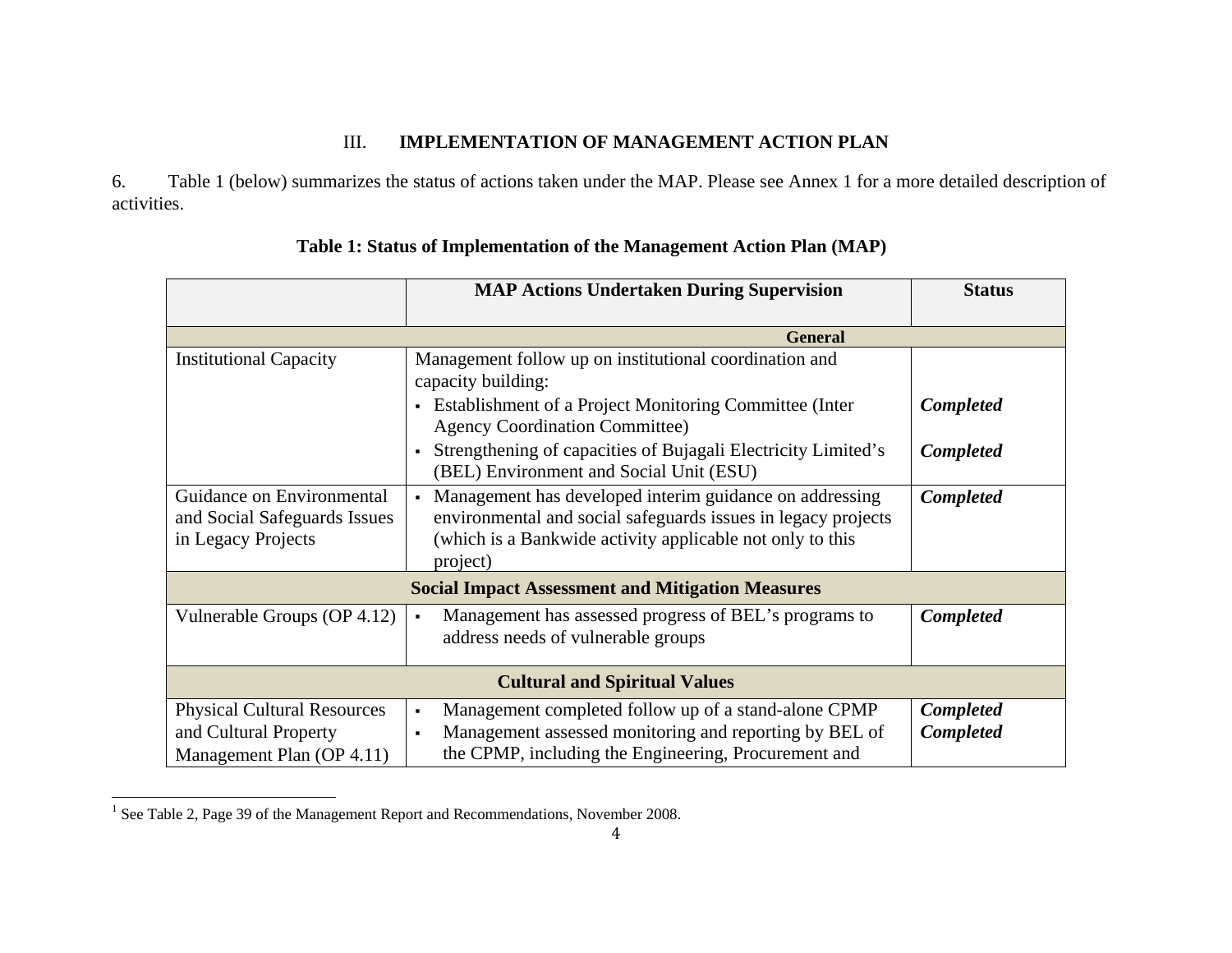|                                     | <b>MAP Actions Undertaken During Supervision</b>                                     | <b>Status</b>    |
|-------------------------------------|--------------------------------------------------------------------------------------|------------------|
|                                     |                                                                                      |                  |
|                                     | Construction (EPC) Contractor's Code of Practice for                                 |                  |
|                                     | "chance finds" procedures, and found them to be satisfactory                         |                  |
|                                     | <b>Environment Assessment and Mitigation Measures</b>                                |                  |
| <b>Independent Panel of Experts</b> | Management confirmed in December 2009 that the reports of<br>$\bullet$               | <b>Completed</b> |
| (OP4.01 and OP13.05)                | the PoE were publicly disclosed                                                      |                  |
|                                     | <b>Ongoing Supervision Activities<sup>2</sup></b>                                    |                  |
|                                     | <b>General</b>                                                                       |                  |
| <b>Institutional Capacity</b>       | Management assessed satisfactory progress in:                                        | <b>Completed</b> |
|                                     | Establishment of coordination arrangements by Ministry of<br>$\blacksquare$          |                  |
|                                     | Energy and Mineral Development (MEMD) Project Inter-                                 |                  |
|                                     | <b>Agency Coordination Committee</b>                                                 |                  |
|                                     | Implementation capacity of the National Forest Authority                             | <b>Completed</b> |
|                                     | (NFA) for the Kalagala Offset SMP, including Mabira<br><b>Central Forest Reserve</b> |                  |
|                                     |                                                                                      |                  |
|                                     | <b>Social Impact Assessment and Mitigation Measures</b>                              |                  |
| Remedial Steps for Updating         | Management assessed as satisfactory in the Quarterly                                 |                  |
| and Completion of Baseline          | <b>Monitoring Report:</b>                                                            |                  |
| Socio-Economic Information          | Improvements in outcome indicators, as measured from<br>$\blacksquare$               | <b>Completed</b> |
| OP4.12)                             | findings of the updated (2010) socio-economic survey,                                |                  |
|                                     | indicating benefits received by project affected persons                             |                  |
|                                     | (PAPs) from Community Development Action Plan (CDAP)                                 |                  |
|                                     | programs; and continued monitoring of impacts recorded in                            |                  |
|                                     | the monitoring and evaluation (M&E) database                                         |                  |
|                                     | Improvements in reporting in BEL's Quarterly Environment<br>٠                        | <b>Completed</b> |
|                                     | and Social Monitoring, including database on household                               |                  |
|                                     | surveys                                                                              |                  |

<sup>&</sup>lt;sup>2</sup> See Table 3, Page 40 of the Management Report and Recommendations, November 2008.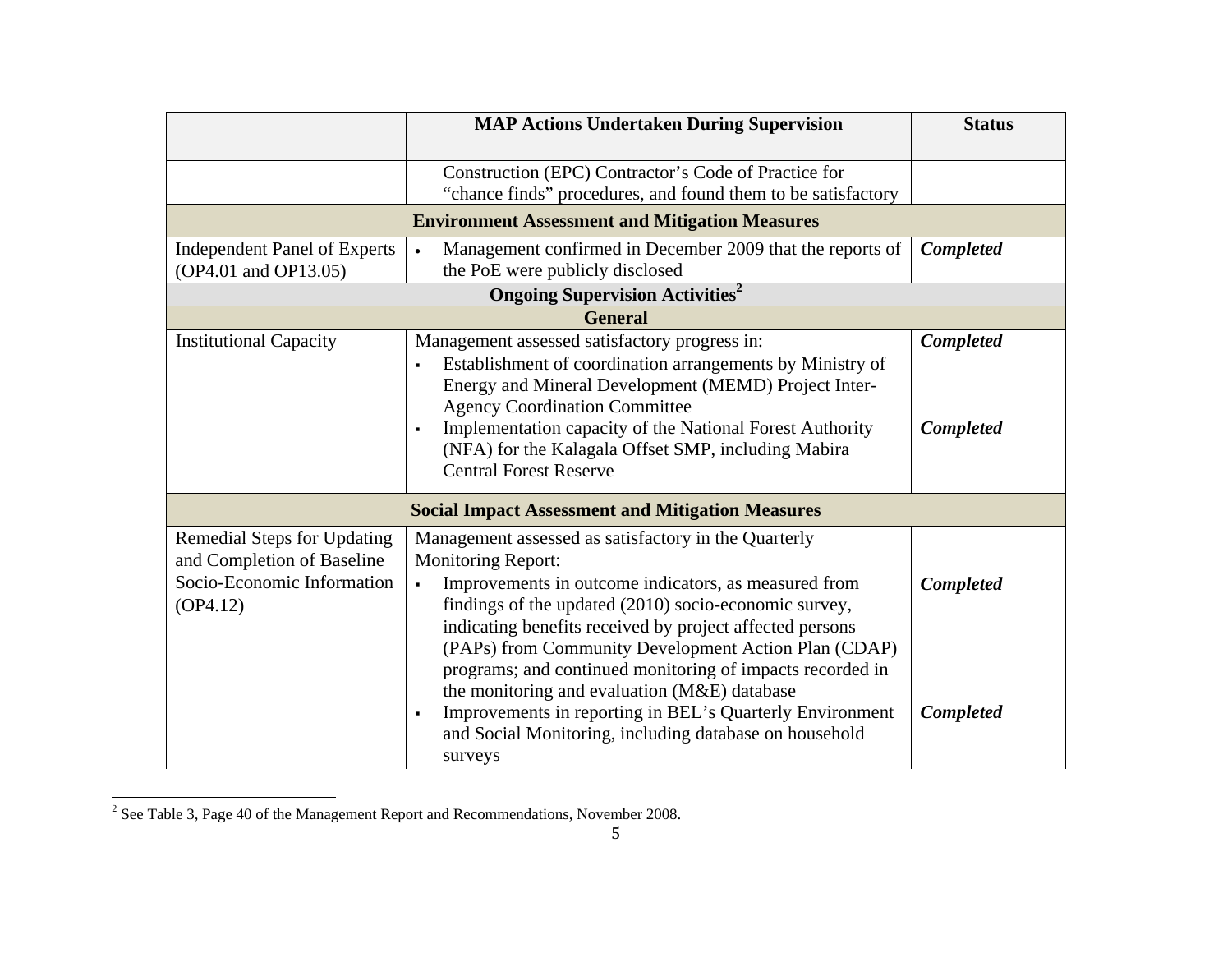|                                                                                                                                                                      | <b>MAP Actions Undertaken During Supervision</b>                                                                                                                                                                                                                               | <b>Status</b>    |
|----------------------------------------------------------------------------------------------------------------------------------------------------------------------|--------------------------------------------------------------------------------------------------------------------------------------------------------------------------------------------------------------------------------------------------------------------------------|------------------|
| <b>Sharing of Project Benefits</b><br>OP4.12)                                                                                                                        | Management has followed up with BEL progress in delivery<br>$\blacksquare$<br>of services in Naminya resettlement site and directly affected<br>villages; start of program for electricity and water services,<br>including Memorandum of Agreements with local<br>governments | <b>Ongoing</b>   |
|                                                                                                                                                                      | <b>Environment Assessment and Mitigation Measures</b>                                                                                                                                                                                                                          |                  |
| <b>Environment Management</b><br>Plan and Kalagala Offset                                                                                                            | Management assessed as satisfactory BEL's ongoing<br>$\bullet$<br>afforestation activities                                                                                                                                                                                     | Completed        |
| (OP4.01)                                                                                                                                                             | Management confirmed that the SMP for the Kalagala<br>$\bullet$<br>Offset, which includes the Mabira Central Forest Reserve,<br>was approved and implementation is underway                                                                                                    | <b>Completed</b> |
| <b>Cumulative Impacts: Climate</b><br>Change and Hydrology<br>Risks; Potential Impacts on<br>Lake Victoria; Alternative<br><b>Project Configurations</b><br>(OP4.01) | Management confirmed that GoU disclosed the Lake<br>$\blacksquare$<br>Victoria hydrological (water releases) starting in 2008, and<br>since then, the information has been made available to the<br>East African Community (EAC) on a regular basis                            | Completed        |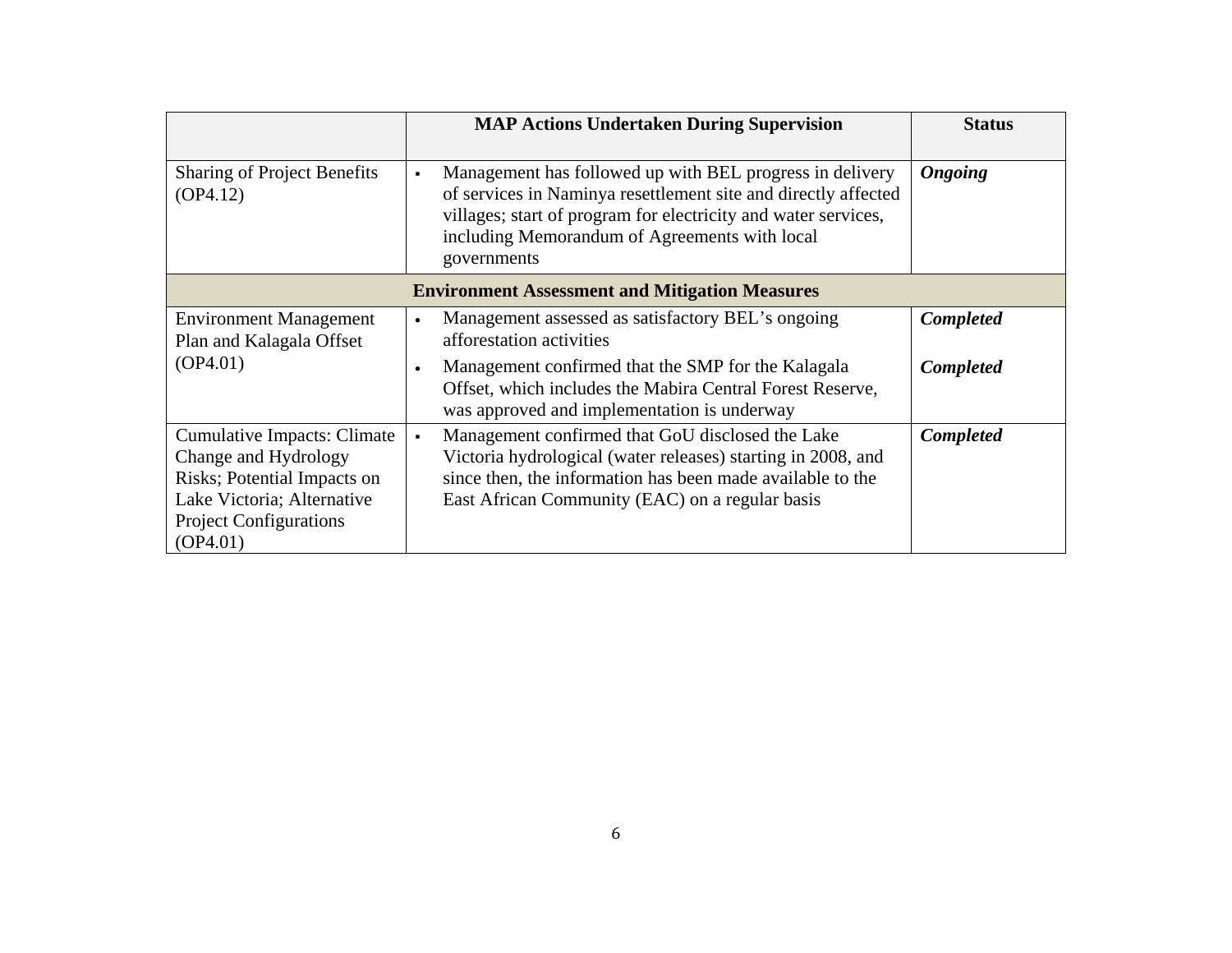# IV. **DETAILED PROGRESS DESCRIPTION OF MAP ACTIONS**

13. The paragraphs below give detailed information on the progress of the MAP actions identified in Management's Report and Recommendation. Annex 1 provides a complete listing of the activities and their status in a table format and Annex 2 shows the project outcome measurements.

14. *Institutional Capacity.* The project supported the establishment, by the GoU, of an Inter-Agency Coordination Committee (IACC), which has been functioning as the main decision making and coordinating body for the project. The activities that were designed to strengthen capacities of participating GoU implementing units were **completed,** and the training programs are expected to continue as part of long-term institution building under the Bank's ongoing sector support.<sup>3</sup> The project **completed** establishment of the national multi-stakeholder BEMC which facilitates multi-stakeholder monitoring of the project's environmental aspects.

15. *Guidance on Legacy Projects.* The *Interim Guidelines for Addressing Legacy Issues in World Bank Projects* were **completed** and disclosed in June 2009. The report and its data set are available at the Bank's Safeguards website for Bank staff.

16. *Vulnerable Groups.* BEL **completed** all activities as outlined in the Social and Environmental Action Plan's (SEAP) community designed programs for vulnerable and at-risk groups. By end 2011, the survey identified 358 households that belong to vulnerable group categories (e.g., female-headed households; households with disabled or seriously ill and HIV/AIDS-infected members). BEL's Monitoring Report (2010-2011) indicated that the school and health clinics were rehabilitated for disabled people, including building of small scale infrastructure, and augmenting existing education and health facilities. New activities in 2011 included, for example, BEL's initiation of a fuel saving cooking stove program for vulnerable households groups. BEL increased its gender-based assistance in May 2011 by targeting femaleheaded households in the affected villages. As stated in BEL's 2011 report, over 65 percent of those who participated in BEL's Sanitation and Hygiene Campaigns (2009-2011) in affected and host communities belonged to women's and youth groups. BEL extended its contract with the Nile Vocational Institute in 2011 to manage youth skills training. To date, three-fourths of local youths registered and completed the course. The next phase of vulnerable groups' skills training, which will be turned over to the district offices, will cover disabled people and young women under a small and micro enterprises program.

17. *Cultural Property Management Plan (CPMP).* BEL submitted an update of the CPMP in 2010-2011 and noted **completion** of the ceremonies for Bujagali spirits relocation site and the accompanying appeasement ceremonies. In 2011, the project supported holding of an interdenominational ceremony, which was organized by district officials, in memory of people

<sup>&</sup>lt;u> 1989 - Johann Stein, marwolaethau a bh</u> <sup>3</sup> Institutional and capacity building programs are included in the Bank-financed Power Sector Investment Plan, which provides an investment road-map including generation, transmission, and distribution, and is currently implemented under the Bank-supported Power Sector Development Operation and the Energy for Rural Transformation II Project.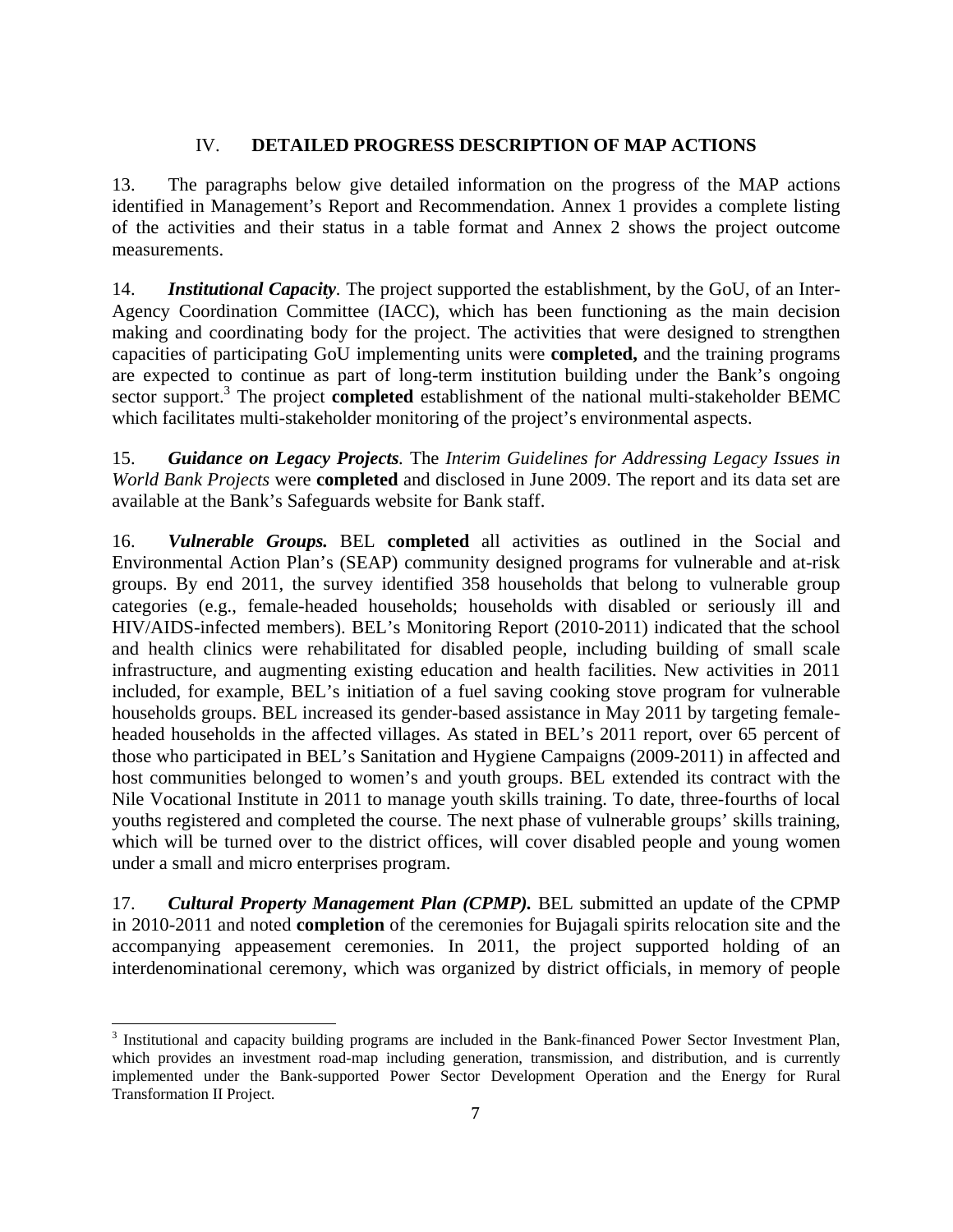buried in the island (prior to inundation).<sup>4</sup> The time line of activities related to cultural and spiritual issues is summarized in Annex 3.

18. *Disclosure and PoE Review Mission and Report.* The project's PoE **completed** nine reports, including the most recent review, which was done in October 2011 and disclosed by the project. The PoE noted the project's significant progress and improvements in BEL's institutional capacities for addressing environment and social issues. Following the 2011 PoE recommendations, the project carried out several measures for addressing poverty and deprivation in the area. These include poverty impact monitoring using the enhanced format for socio-economic measurements which is shown in Annex 4. The PoE also suggested to BEL that in order to make communities more self-reliant, they need to be trained on operating and maintaining the small works (e.g., water pumps and wells, garbage disposal areas, etc.) and livelihood training for youth and women should continue to be sponsored. Subsequently, BEL completed the first livelihood skills training in May 2011.

19. *Project Inter-agency Coordination Committee.*As noted in the last Progress Report, BEL coordinates its work program with the IACC which serves as the project's highest decision making body. Day-to-day operations and sub-national coordination of activities are done through sub-committees in IACC that are organized around the programmatic areas of environment and social aspects; tourism and forest management; and communications and legal issues. IACC meetings are held on a bi-monthly basis, where BEL contributes towards the project's long-term planning and evaluation. The Joint Lenders' Supervision Missions, which are held twice a year, receive status reports on project progress from the IACC and BEL. Annex 2 presents the outcome measurements that are periodically monitored by the project.

20. *NFA Capacity to Implement SMP.* A Bank Technical Mission in June 2010 recommended measures for improving the capacity of NFA to implement the SMP. In the Joint Lenders' Supervision Mission of April, 2011, there was a discussion on further strengthening capacities of staff in NFA and National Environmental Monitoring Agency (NEMA), in particular, for protecting natural habitats and accelerating awareness of environmental and cultural values at Kalagala and Nile Bank Central Forest Reserve.

21. A Technical Committee was formed last year with the three district officials and the Ministries of Gender and Tourism. The Ministry of Water and Environment, which is the lead agency responsible for SMP implementation, designated an SMP coordinator in its Department of Environment Support Services to oversee implementation of the SMP. NFA also demarcated the buffer areas for Kalagala and Itanda, with the assistance of the Department of Surveys and Mapping.

22. *Social and Cultural Issues*. As shown in Annex 3, the project engaged in a series of consultations and facilitated the conduct of several appeasement and spiritual ceremonies. These

<sup>&</sup>lt;sup>4</sup> Originally, in 2002, the CPMP was part of the Resettlement and Community Development Action Plan. Subsequently, a CPMP was developed that outlined the steps necessary for "chance find" procedures. CPMP activities are included in the Contractor's manual. This updated stand-alone CPMP was disclosed by the GoU incountry and in the Bank InfoShop in August 2010, and community consultations were held from August to December 2010.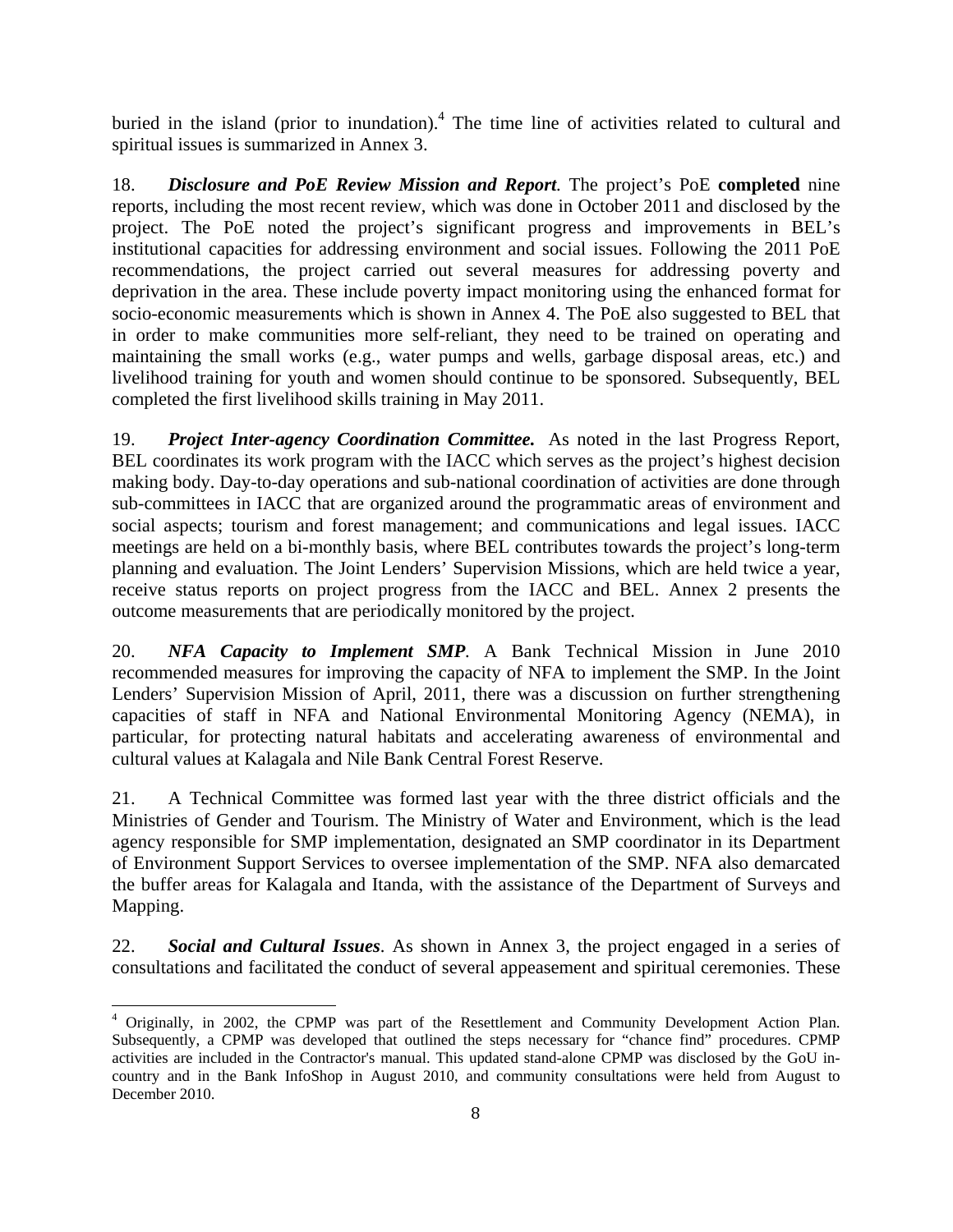consultations and ceremonies were organized by the GoU District and national offices. The social and cultural needs were assessed as part of follow up panel surveys which were completed in May 2009 and July 2011 (see Annex 4). The content and format of these surveys were reviewed by the PoE social specialist and a revised survey instrument was developed for the July 2011 survey. The results measured key indicators of impact, such as changes in income, diversification of livelihoods, and access to social services, including cultural and spiritual aspects. The PoE social specialist also recommended "systematic socio-economic monitoring" and provided training for the BEL monitoring team on the application of this approach. The cumulative impacts over a period of four years showed mixed results for improving incomes. It was noted in the survey analysis that gathering yearly income information was problematic because households did not systematically take account of cash incomes. Proxy indicators of income were used such as access to food sources; reinvestments; housing improvements; and child nutrition improvements. Of the 32 percent who did some cash accounting, 64 percent said they did not have significant income increases. However, among those engaged in re-investments (e.g., purchase of agricultural inputs), 72 percent reported increased access to food and ability to improve housing and nutrition for the family. The largest increase in incomes (from 2009 income levels) of 84 percent was in the directly affected community of Namizzi, which also reported the highest consumption of highly nutritious foods.

23. The activities outlined in the 2008 CDAP were completed and as of January 2011, there were 441 PAPs' households covered in the project's CDAP baseline. Of these, 138 sample households are covered in the follow up surveys for tracking changes in income and livelihoods. Among the PAPs who received cash compensation, 300 households continued to use the cash to avail of agricultural programs (including inputs and market and group cooperatives); some 214 received, in addition to the cash support, some fisheries inputs (fishing gear, boats, fish nets distributed in 2011); and 100 households participated in 2011 in the livelihood training workshops.

24. The focus group meetings, held between February and October 2011, noted some of the problems faced by PAPs. These include, among others, crop failure; low soil fertility; lack of funds to send children to school and health care services; reduced fish and arable lands; insufficient livelihood opportunities; lack of access to commercial banks and employment; and lack of expensive agricultural inputs such as pesticides. The lack of pesticides led to destruction of close to 30 percent of commercial crops last year. To address these issues, BEL extended the micro credit program up to March 2013, with financing managed through the Uganda Finance Trust. These programs have been designed to increase agricultural input support, including acceptable pest control measures, and other livelihood assistance (e.g., skills training and workshop on agricultural diversification). In addition, as requested by community leaders, BEL constructed one market stall in 2011 and another one located just outside the project's construction area which would be completed next year.

25. *Sharing of Project Benefits – Livelihood Restoration and Community Development*. BEL's efforts in this regard are **ongoing.** The 2010 PoE Report emphasized the importance of restoring livelihoods especially for the reported 124 project affected land owners. The report recommended that livelihood support should respond to PAPs' needs; be targeted to the more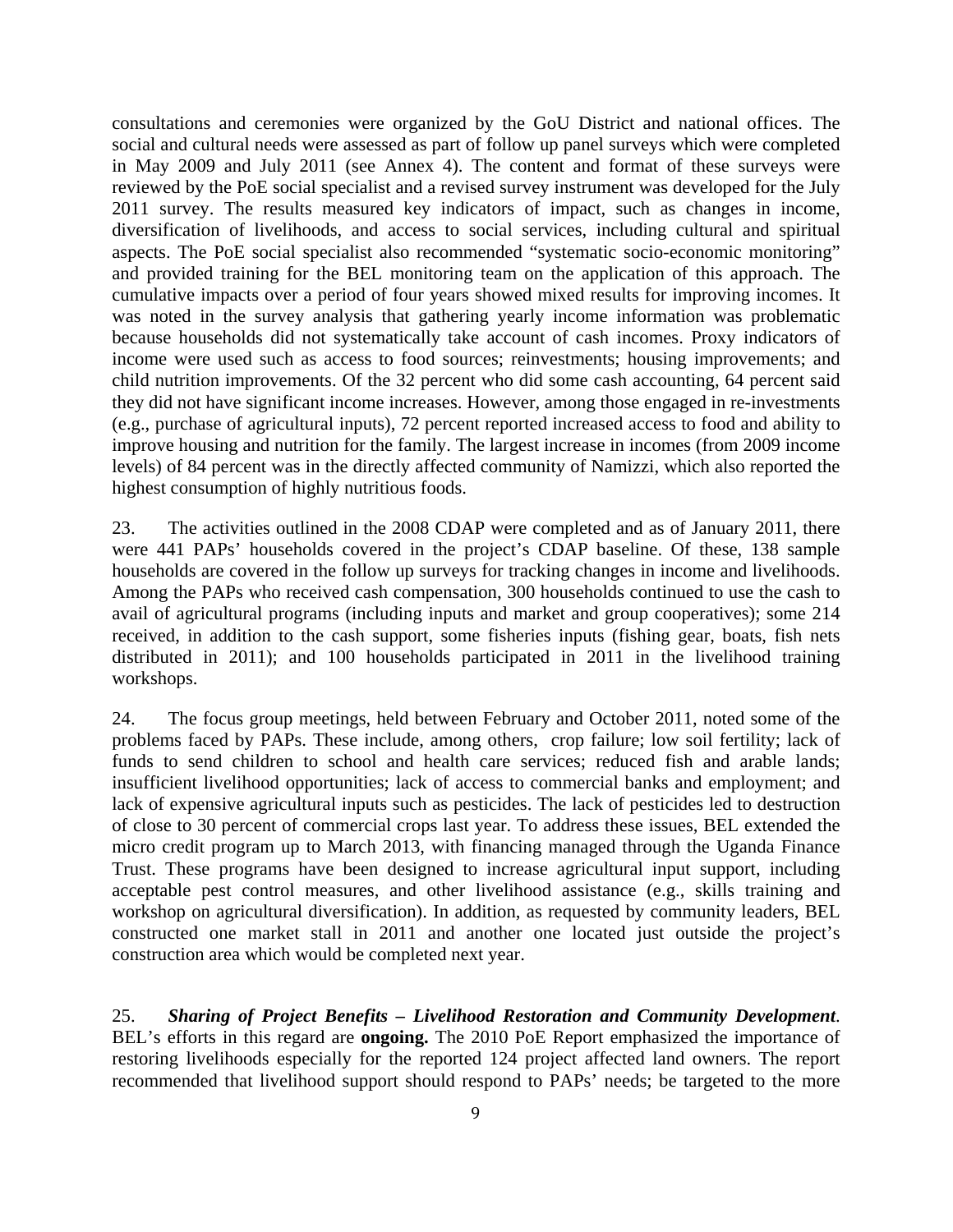vulnerable households; and be monitored on a regular basis. Thus, BEL carried out in 2011 an update of the needs assessment of vulnerable households and a socio-economic survey. A separate community development program was implemented for a larger number of "host communities" and vulnerable households. Last year, BEL reached out to communities on the east side and assisted in opening up bank accounts in preparation for micro credit programs, which had begun in Phase 1 for communities on the west side in 2010. Overall, 441 households received livelihood assistance in 2011 (see Annex 3). As of December 2011, the following activities were completed: (i) nutrition enhancement, special education and livelihood inputs to 60 households under the Vulnerable People Assistance Program; (ii) 290 agricultural enhancement recipients; (iii) 384 micro credit schemes, of which 85 were started in 2011; (iv) eco-tourism support to 3 rafting companies and 70 informal tourism service providers in 2011; (v) fisheries inputs support to 214 households, of which 6 were completed in 2011; and (vi) skills training program completed by 91 participants, of which 21 were trained in 2011.

26. In terms of community infrastructure, BEL assisted in the construction of community water supply and electricity connections. To ensure sustainability, the water supply line will be handed over to the National Water and Sewerage Corporation (NWSC) by April 2012. Its District Offices will manage the system (including collection of affordable water charges since the supply connections have meters). There were 46 yard taps installed along the water line and distributed within villages to ensure better access to water. This reduced the price of water per jerrycan<sup>5</sup> from UgSh300 to UgSh100. As of December 2011, the project estimated that water connections could be completed for approximately 800 households in Kikubamutwe, Malindi, Buloba, Naminya, and Naminya resettlement site on the west side, and Bujagali, Ivunamba, Kyabirwa, Namizzi on the east side (in the future water supply will be expanded to surrounding host communities in Njeru and Bujowali on the west side and Kaitabawala and Buwenda on the east side). In addition to water, the project provides for electrification in rural areas. As of December 2011, Naminya village was 90 percent electrified. Other villages, like Kikubamutwe, Malindi, Buloba, Naminya Kiira, Nankwanga on the west side and Bujagali, Ivunamba, Kyabirwa, Namizzi on the east side will be included. Overall, some 550 households will have access to electricity. The project assisted in construction of the electricity connections but UMEME will manage the system, and will collect affordable electricity charges (household meters connected). The costs of the water and electricity connections totaled US\$1.03 million.

27. *Reforestation and Afforestation.* BEL completed the afforestation program under its Environmental Management Plan. Progress of the afforestation program was verified during the December 2011 Joint Lenders' Mission and was reviewed in BEL's monitoring/ progress reports. Afforestation was implemented in a 100 meter wide river bank protection zone. Activities included: sensitization, training and employment of local communities in nursery establishment, tree planting and plantation management; and promotion of agro-forestry in the outer 50 meters of the zone and outside the riverbank protection zone to reduce pressure on forestry resources. In total, 444 hectares were planted with 589,715 trees (both timber and fruit species). In addition to afforestation, soil erosion control on steep banks of the reservoir through construction of bench terraces and planting of *Calliandra* and *Napier* grass was carried out on a 6-hectare demonstration area.

<sup>&</sup>lt;u> 1989 - Johann Stein, marwolaethau a bh</u> 5 A *jerrycan* holds approx. 20 liters.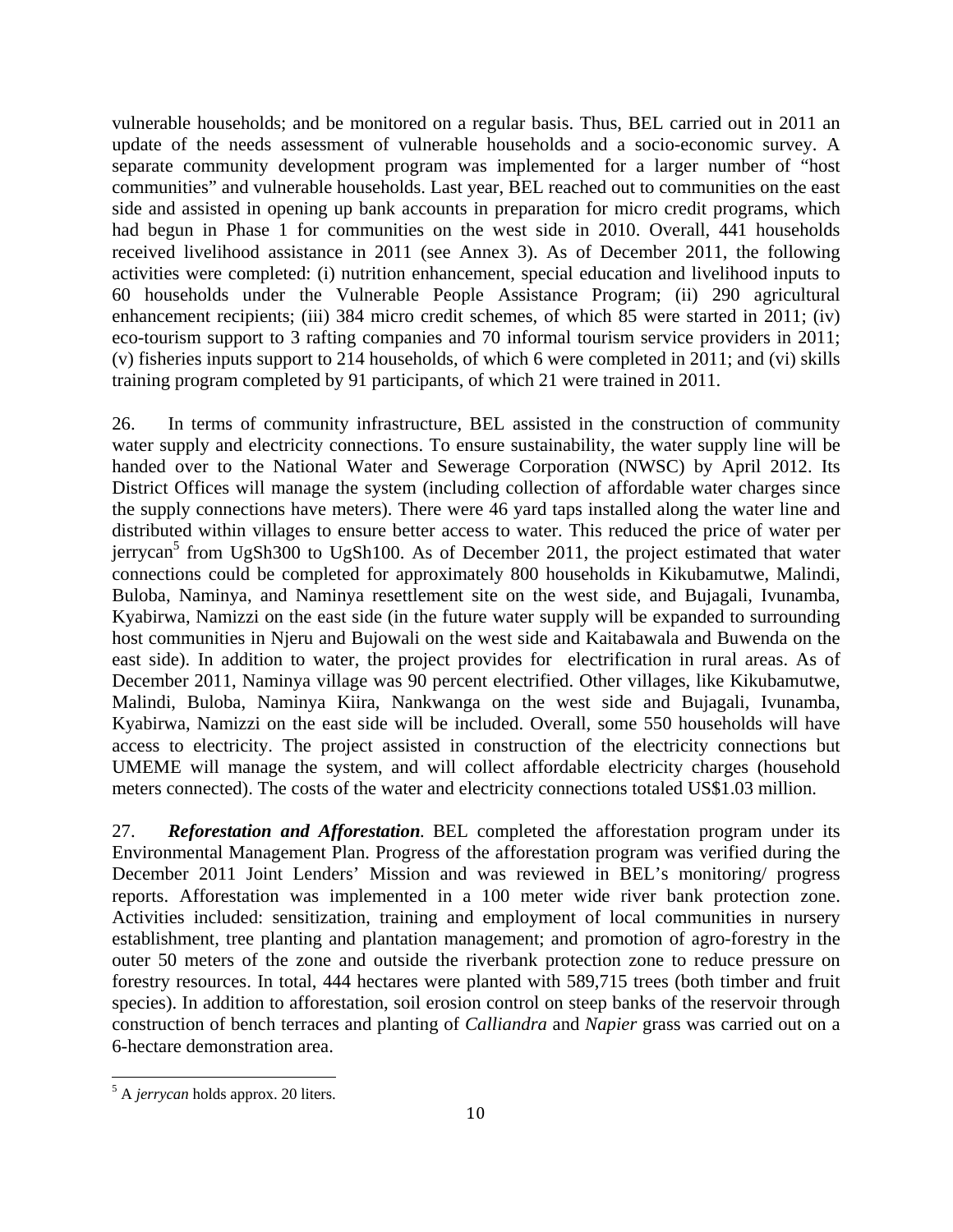28. *SMP for Kalagala Offset including Mabira Central Forest Reserve.* The preparation of the Kalagala Offset SMP was **completed** in 2010 by the International Conservation Union-Uganda, under contract with the project, and its implementation launched by the GoU in 2011. The GoU approved SMP following extensive consultations that involved 750 persons across a full spectrum of stakeholders. The SMP and its implementation fulfill the obligation of GoU under the Indemnity Agreement to: (i) set aside the Kalagala Offset to protect its habitat, environmental, and spiritual values; (ii) develop tourism at Kalagala Falls in conformity with sound social and environmental standards; (iii) provide measures to ensure that power generation that could adversely affect Kalagala Falls is not developed in the site; and (iv) conserve the Mabira ecosystem. The budgeted cost of SMP implementation is about US\$9.8 million for the initial 10 year implementation period. The GoU allocated some incremental funding to SMP implementation in its FY10/11 and FY11/12 budget frameworks. In addition, the GoU and IDA agreed to fund SMP implementation under the Uganda Water Management and Development Project (to be submitted to the Board in May 2012) in the amount of about US\$4 million (excluding counterpart funding). The Bank will continue to monitor SMP implementation through supervision of the Bujagali project, and implementation support to.

29. *Mabira Central Forest Reserve.* In August 2011, there was a report in the public media that the President of Uganda had resumed his 2007 initiative to degazette parts of Mabira Central Forest Reserve and make these accessible to a private investor for sugarcane growing. In response, Bank Management wrote to the GoU and met with the Ugandan Delegation to the Annual Meetings to advise of a potential inconsistency of such action with the Indemnity Agreement and with the implementation of the SMP. Subsequently, the GoU did not proceed with the degazettement process. The Bank will continue to monitor the situation for any indication that GoU is considering to resume degazettement and advise about the continued need to comply with the provisions of the Indemnity Agreement.

30. *Disclosure of Lake Victoria Water Releases.* The GoU's agreement with the Bank on disclosure of abstraction data in Lake Victoria is completed. The Ministry of Water and Environment has adopted a monthly reporting protocol to disclose water releases data to the EAC. Management confirms that this disclosure has been undertaken monthly since December 2008. Releases remain above the "agreed curve", but are much closer to it than they were during the period 2005/06. During the period 2009 to June 2010, the Directorate of Water Development issued water release permits that provided for a flat out hourly average generation output between 136-138 MW for most of the period.

#### **V. NEXT STEPS**

31. *Outstanding Iissues.* Management continues to follow up with BEL on progress in delivery of services at the Naminya resettlement site and directly affected villages, which remains the only ongoing item of the MAP. These services include the start of a program for electricity and water services, including Memorandum of Agreements with local governments. Specifically, the program includes the provision of water supply and electricity connections to rural consumers on both east and west sides of the Nile. Upon completion, the water supply system will be managed by NWSC, and the electricity system by UMEME.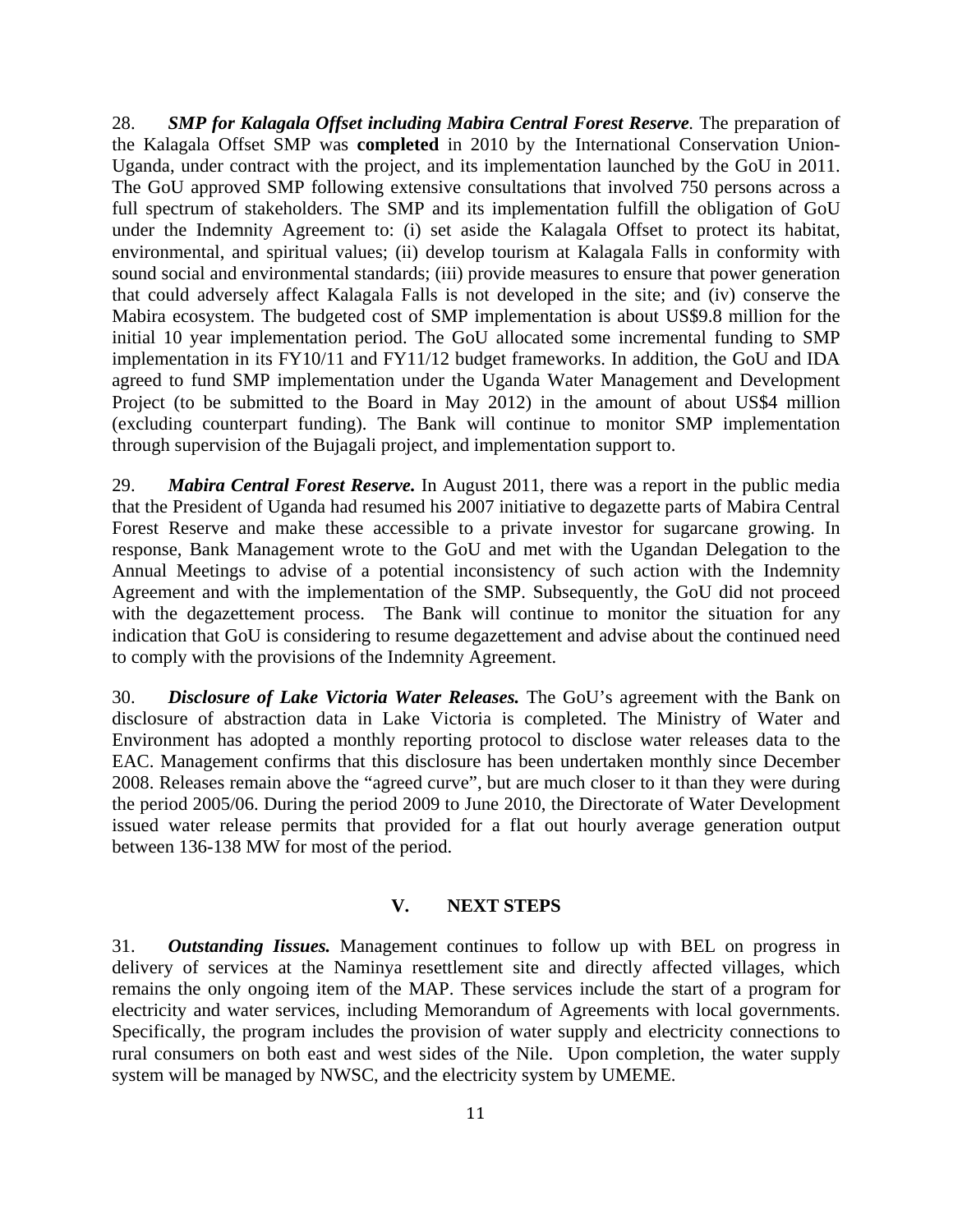32. *Project Supervision.* A supervision strategy was completed and is being carried out in coordination with other donors. Project supervision was transferred to Kampala-based Bank senior staff members. The field-based project team is comprised of a Task Team Leader/Senior Financial Analyst, Senior Environmental Specialist and a Senior Social Development Specialist. Support from a Lead Social Scientist and advisory services from the Africa Regional and Bankwide safeguards teams are provided from Headquarters, as needed. Additionally, Joint Lenders' Supervision Missions are organized twice each year (around March and October). BEL found the mission scheduling to be acceptable, including alternating coordination responsibility. This has allowed BEL to plan ahead for the mission and ensure that all the information and reporting was organized well in advance. Although some lenders participate on an annual basis, the World Bank team has participated in all eight of these missions to date. Lastly, the Bank Task Team members are able to engage project stakeholders for monitoring progress, providing timely advice, and discussing more on-site issues. Bankwide, the lessons learned from the project have been incorporated into training events and Bank documents, such as an *Africa Energy Briefing Note* that was disseminated at the Bank Annual Meetings, will continue to increase capacities of field-based staff to enhance the quality of implementation support.

32. *Implementation Support.* Sufficient staff resources for supervision, including participation in the Joint Lenders' Missions, will continue to be allocated to strengthen implementation support on the ground. To closely monitor logging and other pressures on Mabira Forest, Management will recruit a short term consultant to augment the Task Team capacity in this regard.

33. *Social and Environmental Impacts.* The project has been assessed as satisfactorily implementing the programs outlined in the project's Assessment of Past Resettlement Activities and Action Plan (APRAP), CDAP, and SMP. However, there will be challenges over the longer term. The most significant would be strengthening local governance at the district and community levels to operate the programs that were started by the project. These include activities for: (i) enhancing livelihoods; (ii) monitoring socio-economic impacts; (iii) assessing cultural and spiritual aspects; (iv) addressing needs of vulnerable groups; (v) managing the afforestation areas; (vi) promoting environment management in the Kalagala Offset and Mabira Forest ecosystems; (vii) strengthening ecotourism activities; and (viii) monitoring of environmental impacts, as defined in the SMP. Together with the annual independent evaluation of APRAP and CDAP implementation, BEL already has in place qualified staff to do monitoring, together with continuing the quarterly environmental and social progress reports. BEL will also finalize a Resettlement Action Plan (RAP) Completion Report. This report will identify measures for resolving the two remaining compensation claims in the Naminya site.

34. *Next Progress Report.* The next progress report will be provided to the Board in 12 months time.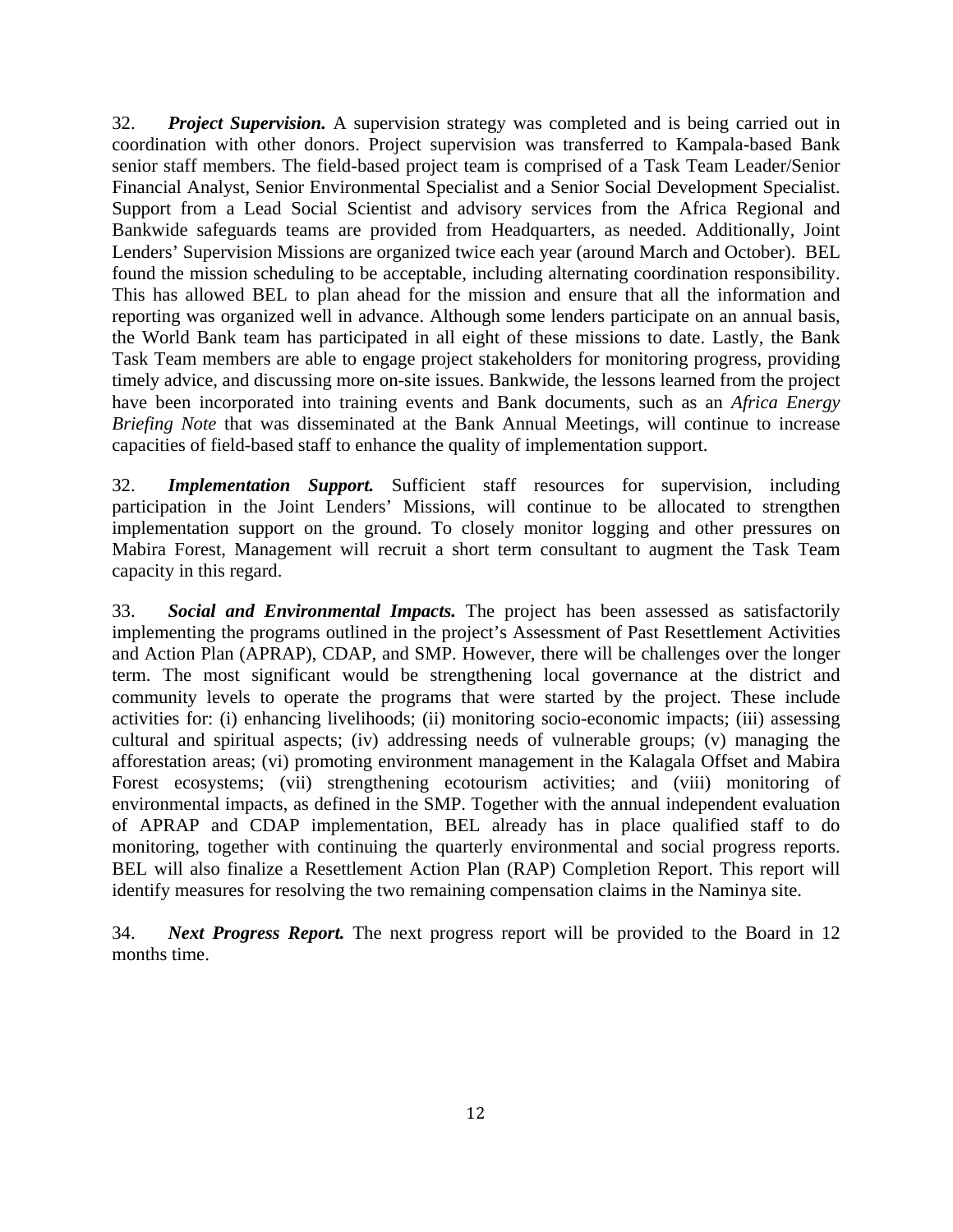# **ANNEX 1: DETAILED STATUS OF ACTIVITIES IN THE MANAGEMENT ACTION PLAN (MAP)**

| Issues <sup>6</sup>                                                                         | <b>MAP Actions Undertaken</b><br><b>During Supervision</b>                                                                                                                                                                         | <b>Status</b>                                                                                                                                                                                                                                                                                                                                                                                                                                                                                                                                         |
|---------------------------------------------------------------------------------------------|------------------------------------------------------------------------------------------------------------------------------------------------------------------------------------------------------------------------------------|-------------------------------------------------------------------------------------------------------------------------------------------------------------------------------------------------------------------------------------------------------------------------------------------------------------------------------------------------------------------------------------------------------------------------------------------------------------------------------------------------------------------------------------------------------|
| General                                                                                     |                                                                                                                                                                                                                                    |                                                                                                                                                                                                                                                                                                                                                                                                                                                                                                                                                       |
| Institutional<br>Capacity                                                                   | Management follow up on<br>institutional coordination and<br>capacity building:<br>Establishment of a<br>$\blacksquare$<br><b>Project Monitoring</b><br><b>Committee (Inter Agency</b><br>Coordination Committee)                  | Completed<br>The Joint Lenders' Supervision Mission of November 2011<br>confirmed the earlier findings of the PoE Report (in 2010),<br>regarding the satisfactory performance of the two committees<br>that were established, the (high level IACC and national<br>multi-stakeholder BEMC) to facilitate inter-agency and sub-<br>national level coordination. The IACC will continue to<br>function as the project's main coordinating structure. The<br>BEMC established a stakeholders' forum for the<br>Environmental and Social Management Plan. |
|                                                                                             | Strengthening of<br>$\blacksquare$<br>capacities of BEL's ESU.                                                                                                                                                                     | <b>Completed</b><br>Several environment and social safeguards training sessions<br>were completed during the period 2010-2011 and more<br>capacity building programs are planned to supplement the<br>ESU's staff in 2012. The PoE assisted in BEL's training in<br>2010, and the same training program was repeated in 2011,<br>on establishing a database and analysis of socio-economic<br>baselines.                                                                                                                                              |
| Guidance on<br>Environmental<br>and Social<br>Safeguards<br>Issues in<br>Legacy<br>Projects | Management has<br>$\blacksquare$<br>developed interim<br>guidance on addressing<br>environmental and social<br>safeguards issues in<br>legacy projects (which is<br>a Bankwide activity<br>applicable not only to<br>this project) | <b>Completed</b><br>The guidance note was disclosed in June 2009 and is<br>available at<br>http://intresources.worldbank.org/INTSAFEPOL/Resources/<br>LegacyGuidelinesjun09.pdf                                                                                                                                                                                                                                                                                                                                                                       |
|                                                                                             | Social Impact Assessment and Mitigation Measures                                                                                                                                                                                   |                                                                                                                                                                                                                                                                                                                                                                                                                                                                                                                                                       |
| Vulnerable<br>Groups<br>(OP4.12)                                                            | Management has<br>assessed progress of<br>BEL's programs to<br>address needs of<br>vulnerable groups                                                                                                                               | <b>Completed</b><br>The program for assisting vulnerable groups was designed<br>and implemented in the project area following a baseline<br>survey, which was completed in 2008 and updated in 2009-<br>2010. A follow up socio-economic survey update in 2011<br>identified vulnerable and at-risk households. BEL's<br>Monitoring Report (2010-2011) indicated that the school and<br>health clinics were rehabilitated for disabled people and<br>livelihood programs for women-headed households were<br>started in 2011.                         |

 6 See Table 2, Page 39 of the Management Report and Recommendations, November 2008.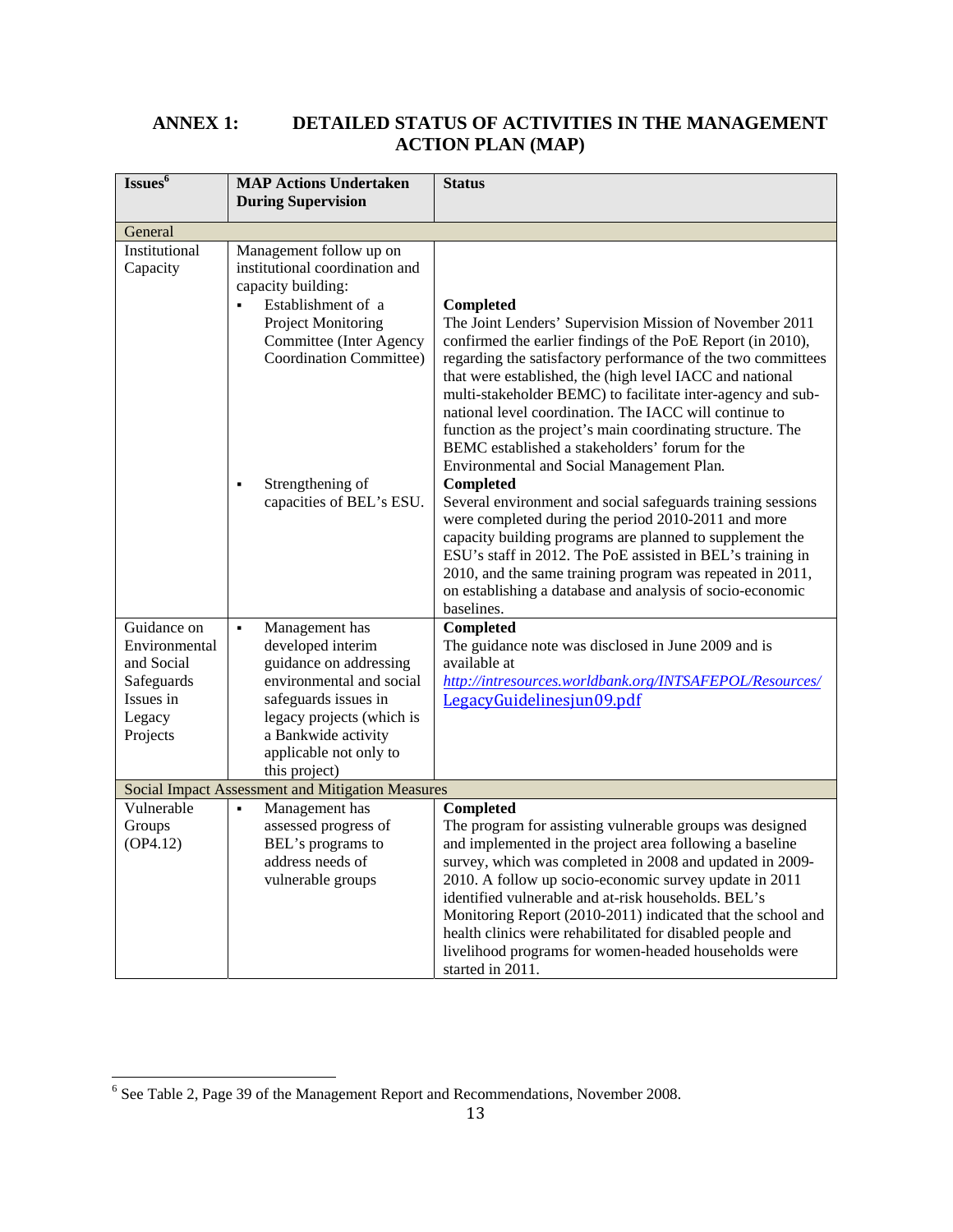| Issues <sup>6</sup>                         | <b>MAP Actions Undertaken</b><br><b>During Supervision</b>            | <b>Status</b>                                                                                         |
|---------------------------------------------|-----------------------------------------------------------------------|-------------------------------------------------------------------------------------------------------|
|                                             |                                                                       |                                                                                                       |
| <b>Cultural and Spiritual Values</b>        |                                                                       |                                                                                                       |
| Physical                                    | Management completed<br>$\blacksquare$                                | <b>Completed</b>                                                                                      |
| Cultural                                    | follow up of a stand-<br>alone CPMP                                   | The CPMP was disclosed in country and in the Bank's                                                   |
| Resources and<br>Cultural                   |                                                                       | InfoShop in August 2010.                                                                              |
| Property                                    |                                                                       |                                                                                                       |
| Management                                  |                                                                       |                                                                                                       |
| Plan $(OP4.11)$                             |                                                                       |                                                                                                       |
|                                             | Management assessed<br>$\blacksquare$                                 | <b>Completed</b>                                                                                      |
|                                             | monitoring and reporting                                              | The CPMP was implemented throughout the construction                                                  |
|                                             | by BEL of the CPMP,                                                   | period and was assessed in the October 2011 Joint Lenders'                                            |
|                                             | including the EPC                                                     | Supervision Missions as satisfactory. The assessment                                                  |
|                                             | Contractor's Code of                                                  | included a report on the application of the "chance finds"                                            |
|                                             | Practice for "chance                                                  | procedures in areas with potential cultural and spiritual                                             |
|                                             | finds" procedures, and                                                | significance.                                                                                         |
|                                             | found them to be                                                      |                                                                                                       |
|                                             | satisfactory<br><b>Environment Assessment and Mitigation Measures</b> |                                                                                                       |
| Independent                                 | Management confirmed<br>$\bullet$                                     | <b>Completed</b>                                                                                      |
| Panel of                                    | in December 2009 that                                                 | The 9 <sup>th</sup> PoE Review Mission was undertaken in                                              |
| <b>Experts</b>                              | the reports of the PoE                                                | September/October 2011. All PoE reports are filed and                                                 |
| (OP4.01 and                                 | were publicly disclosed.                                              | publicly available on the project's website.                                                          |
| OP13.05)                                    |                                                                       |                                                                                                       |
| Ongoing Supervision Activities <sup>7</sup> |                                                                       |                                                                                                       |
| General                                     |                                                                       |                                                                                                       |
| <b>Institutional</b>                        | Management assessed                                                   |                                                                                                       |
| Capacity                                    | satisfactory progress in:                                             |                                                                                                       |
|                                             | Establishment of<br>$\blacksquare$                                    | Completed                                                                                             |
|                                             | coordination                                                          | The IACC continues to function for the purpose of inter-                                              |
|                                             | arrangements (MEMD<br>Project Inter-Agency                            | agency coordination. All IACC proceedings are recorded                                                |
|                                             | Coordination Committee)                                               | and available on the project's website.                                                               |
|                                             | Implementation capacity<br>٠                                          | Completed                                                                                             |
|                                             | of the NFA for the                                                    | NEMA and NFA continue to maintain and prioritize their                                                |
|                                             | Kalagala Offset SMP,                                                  | field-based interventions, training and capacity building                                             |
|                                             | including Mabira                                                      | programs with respect to Kalagala Offset.                                                             |
|                                             | <b>Central Forest Reserve</b>                                         |                                                                                                       |
|                                             | Social Impact Assessment and Mitigation Measures                      |                                                                                                       |
| Remedial                                    | Management assessed as                                                |                                                                                                       |
| Steps for                                   | satisfactory in the Quarterly                                         |                                                                                                       |
| Updating and                                | Monitoring Report:                                                    |                                                                                                       |
| Completion of                               | Improvements in<br>$\blacksquare$                                     | <b>Completed</b>                                                                                      |
| <b>Baseline</b>                             | outcome indicators, as                                                | The socio-economic baseline, which was reported in the                                                |
| Socio-<br>Economic                          | measured from findings                                                | APRAP (2004), was updated twice (December 2010 and                                                    |
|                                             |                                                                       |                                                                                                       |
|                                             | of the updated (2010)                                                 | November 2011) using a follow-up socio-economic survey.                                               |
| Information                                 | socio-economic survey,                                                | The results of the surveys were reported and disclosed on the                                         |
| (OP4.12)                                    | indicating benefits                                                   | project's website, where the general outcome indicated an                                             |
|                                             | received by PAPs from                                                 | improvement in incomes and access to livelihood options.                                              |
|                                             | CDAP programs; and<br>continued monitoring of                         | The M&E of implementation progress, especially of<br>livelihood restoration and community development |

<sup>7</sup> See Table 3, Page 40 of the Management Report and Recommendations, November 2008.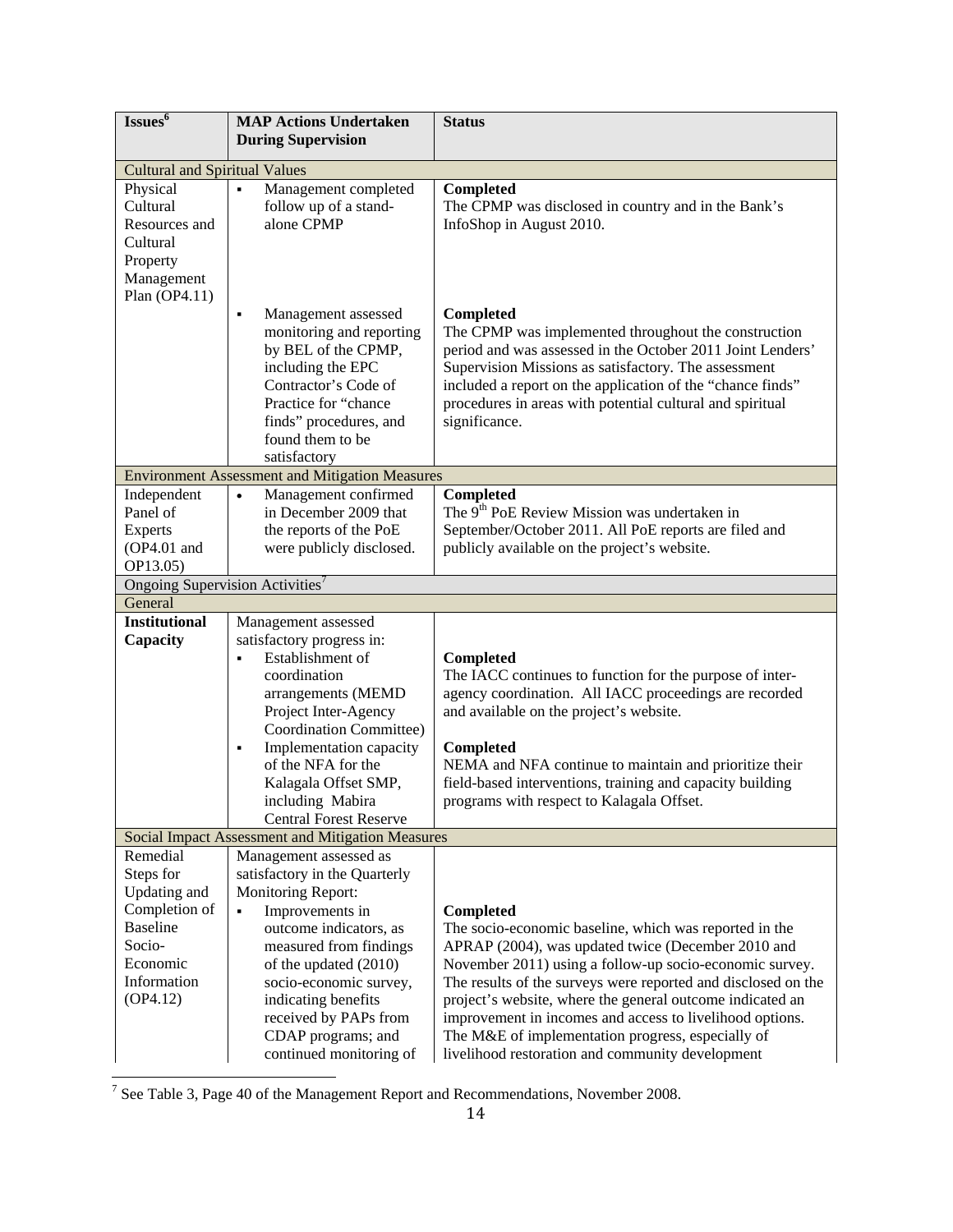| Issues <sup>6</sup>                                                     | <b>MAP Actions Undertaken</b><br><b>During Supervision</b>                                                                                                                                                                                                      | <b>Status</b>                                                                                                                                                                                                                                                                                                                                                                                                                                                                                                                                                                                                                                                                                                                                                                                                                                                                                                                                                                                                                                                                                                                                                                                                                                                                                                                                                                        |
|-------------------------------------------------------------------------|-----------------------------------------------------------------------------------------------------------------------------------------------------------------------------------------------------------------------------------------------------------------|--------------------------------------------------------------------------------------------------------------------------------------------------------------------------------------------------------------------------------------------------------------------------------------------------------------------------------------------------------------------------------------------------------------------------------------------------------------------------------------------------------------------------------------------------------------------------------------------------------------------------------------------------------------------------------------------------------------------------------------------------------------------------------------------------------------------------------------------------------------------------------------------------------------------------------------------------------------------------------------------------------------------------------------------------------------------------------------------------------------------------------------------------------------------------------------------------------------------------------------------------------------------------------------------------------------------------------------------------------------------------------------|
| Sharing of                                                              | impacts recorded in the<br>M&E database<br>Improvements in<br>٠<br>reporting in BEL's<br><b>Quarterly Environment</b><br>and Social Monitoring,<br>including database on<br>household surveys<br>Management has<br>٠                                            | programs, are built into the project's yearly reporting cycle.<br>Completed<br>BEL submits to the semi-annual Joint Lenders' Supervision<br>Missions summaries of key project indicators. The 2011<br>Quarterly Environment and Social Monitoring reports are<br>available on its website. <sup>8</sup><br>Completed<br>The baseline socio-economic database is updated every two<br>years and contains the household survey results as part of the<br>M&E system. Following the advice received from the PoE<br>Social Specialist, the measures of well being, and income<br>change were revised in response to difficulties gathering<br>income data. In 2011, a new format was applied to measure<br>income and livelihood and these indicators became part of<br>the socio-economic database monitoring.<br>Ongoing                                                                                                                                                                                                                                                                                                                                                                                                                                                                                                                                                              |
| Project<br><b>Benefits</b><br>(OP4.12)                                  | followed up with BEL<br>progress in delivery of<br>services in Naminya<br>resettlement site and<br>directly affected villages;<br>start of program for<br>electricity and water<br>services, including<br>Memorandum of<br>Agreements with local<br>governments | The results of CDAP for Phase 2, including progress in the<br>delivery of livelihood and social services to PAPs in the<br>Naminya resettlement area, are reported in BEL's Quarterly<br>Environment and Social Monitoring report. The 8 <sup>th</sup> Joint<br>Lenders' Supervision Mission (November 2011), reported on<br>the Phase 3 CDAP programs that were to be completed in<br>$2011$ – that is, about 90% of the provisions for piped water<br>and electricity services have been completed at the site and<br>other affected villages.<br>Ongoing<br>Activities related to completion of Phase 3 of the CDAP,<br>which includes small-scale water and electricity supply to a<br>larger number of affected communities (in addition to the<br>Naminya Resettlement Site), are expected in 2012-2013,<br>financed by the French Development Agency and Rural<br>Electrification Authority, with 90% of the piped water works<br>having already been completed by end-2011. The<br>construction of the market stall on the west side was<br>completed in 2011. Based on feedback from communities<br>following the 2011 socio-economic survey, another market<br>near the project site on the east side was considered to<br>respond to increasing workers' consumption needs (e.g., food<br>stalls, agricultural products, etc) and was completed in 2011<br>and is in use. |
|                                                                         | <b>Environment Assessment and Mitigation Measures</b>                                                                                                                                                                                                           |                                                                                                                                                                                                                                                                                                                                                                                                                                                                                                                                                                                                                                                                                                                                                                                                                                                                                                                                                                                                                                                                                                                                                                                                                                                                                                                                                                                      |
| Environment<br>Management<br>Plan and<br>Kalagala<br>Offset<br>(OP4.01) | Management assessed as<br>$\bullet$<br>satisfactory BEL's<br>ongoing afforestation<br>activities                                                                                                                                                                | Completed<br>Target of 444 hectares reforested was achieved.                                                                                                                                                                                                                                                                                                                                                                                                                                                                                                                                                                                                                                                                                                                                                                                                                                                                                                                                                                                                                                                                                                                                                                                                                                                                                                                         |
|                                                                         | Management confirmed                                                                                                                                                                                                                                            | Completed                                                                                                                                                                                                                                                                                                                                                                                                                                                                                                                                                                                                                                                                                                                                                                                                                                                                                                                                                                                                                                                                                                                                                                                                                                                                                                                                                                            |

 8 http://www.bujagali-energy.com/bujagali\_documentsMaps1.htm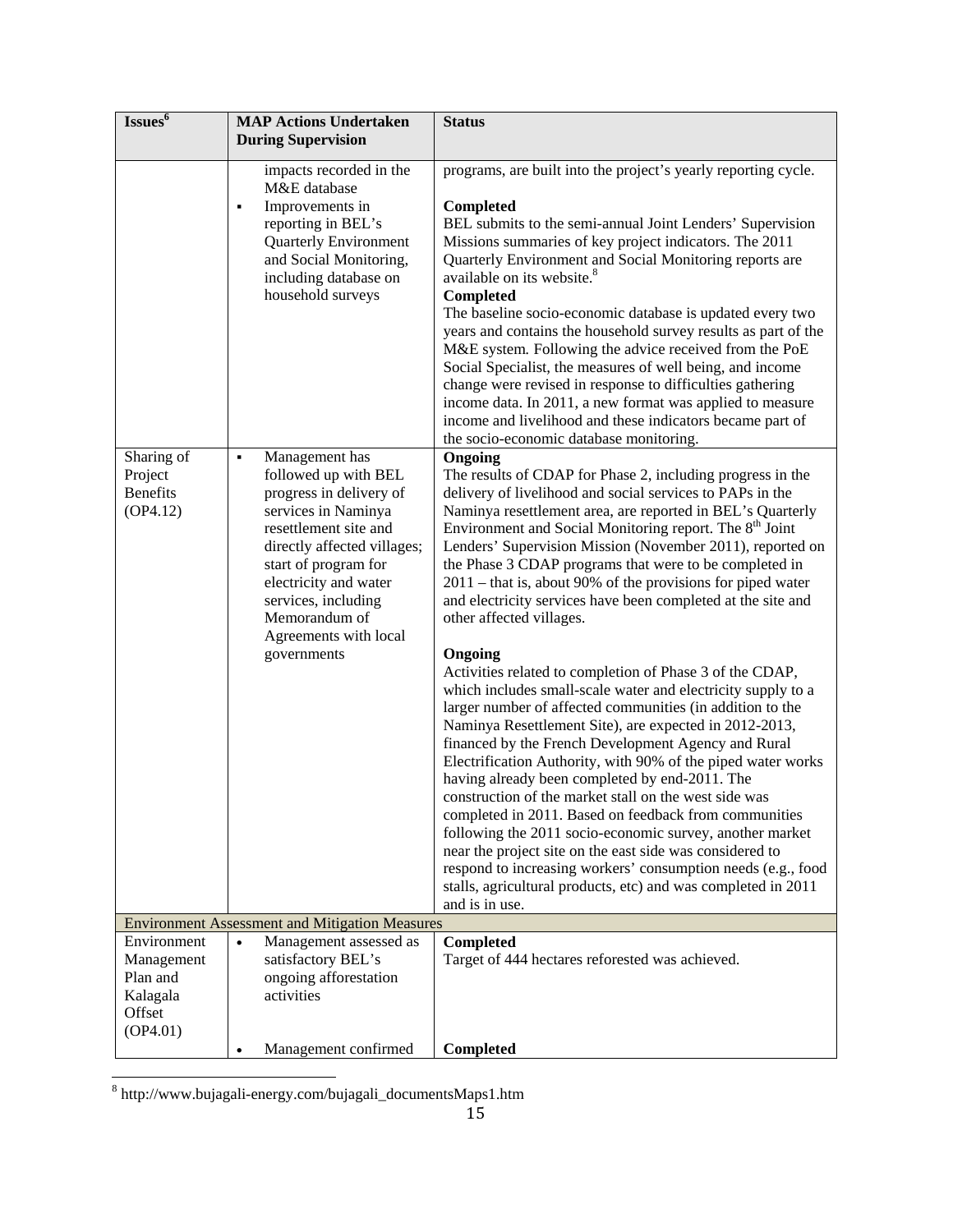| Issues <sup>6</sup>                                                                                                                                                         | <b>MAP Actions Undertaken</b><br><b>During Supervision</b>                                                                                                                                                                    | <b>Status</b>                                                                                                                                                                                                              |
|-----------------------------------------------------------------------------------------------------------------------------------------------------------------------------|-------------------------------------------------------------------------------------------------------------------------------------------------------------------------------------------------------------------------------|----------------------------------------------------------------------------------------------------------------------------------------------------------------------------------------------------------------------------|
|                                                                                                                                                                             |                                                                                                                                                                                                                               |                                                                                                                                                                                                                            |
|                                                                                                                                                                             | that the SMP for the<br>Kalagala Offset, which<br>includes the Mabira<br>Central Forest Reserve,<br>was approved and<br>implementation is<br>underway                                                                         | SMP was approved and disclosed in 2010, and its<br>implementation formally launched in 2011. Funding for<br>implementation will be provided by GoU and IDA-financed<br>Water Management and Development Project (P123204). |
| Cumulative<br>Impacts:<br>Climate<br>Change and<br>Hydrology<br>Risks;<br>Potential<br>Impacts on<br>Lake Victoria;<br>Alternative<br>Project<br>Configurations<br>(OP4.01) | Management confirmed<br>٠<br>that GoU disclosed the<br>Lake Victoria<br>hydrological (water<br>releases) starting in 2008,<br>and since then, the<br>information has been<br>made available to the<br>EAC on a regular basis. | <b>Completed</b><br>The project continues to disclose to the EAC Member States<br>the hydrological (water releases) updates and the information<br>is provided in the project's website.                                   |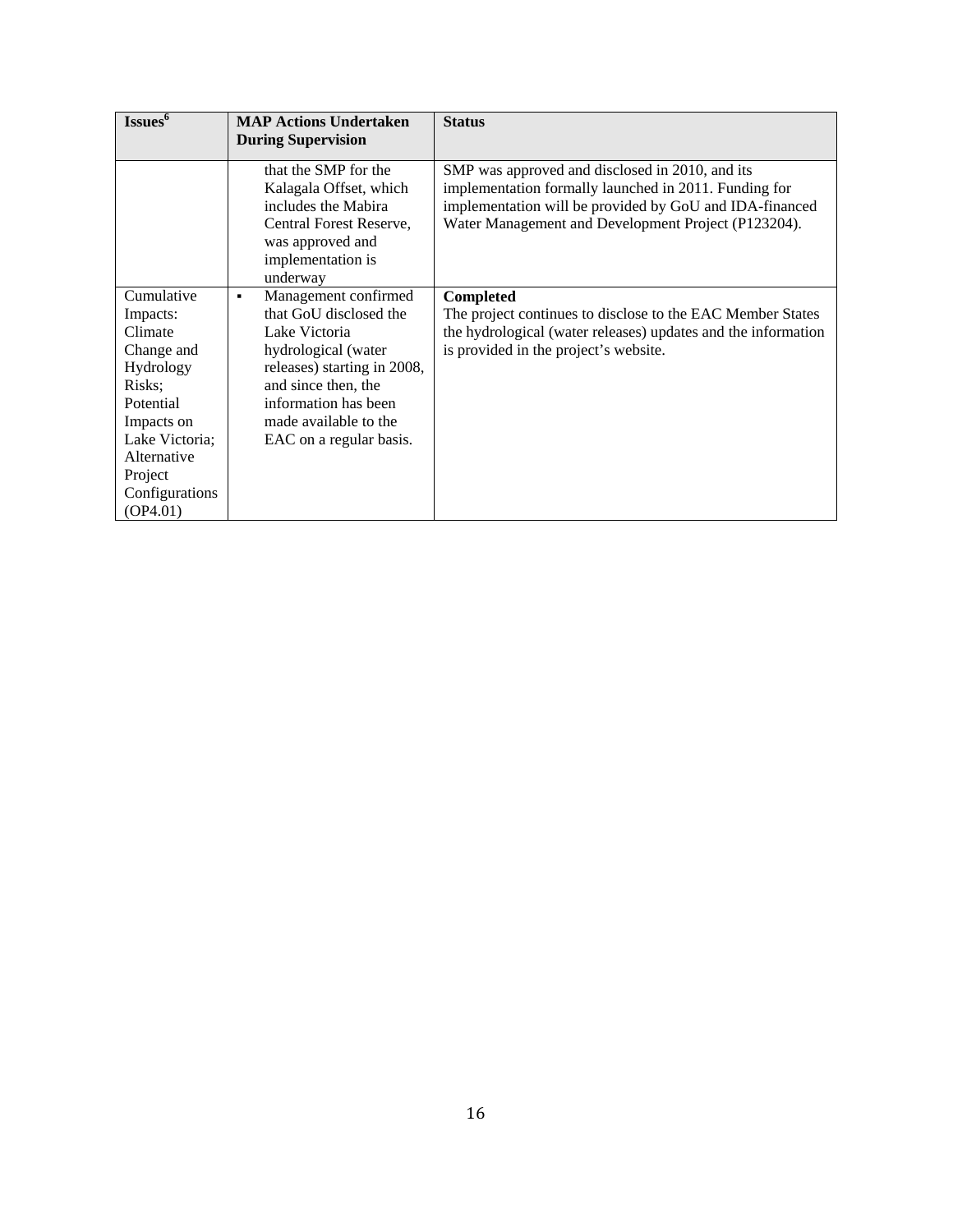# **ANNEX 2: PROJECT OUTCOME INDICATORS**

The Uganda Private Power Generation (Bujagali) Project supports the development of the 250 MW run of river Bujagali hydropower station on the Nile River, eight kilometers downstream from the existing Nalubaale/Kiira power station. Under the transmission component, a 220 kV double circuit transmission line (Bujagali-Kawanda), funded by the AfDB and JICA, is also under construction to evacuate power through the main grid to reach Kampala city and its vicinity. Other components include a 132 kV double circuit line from Kawanda to Mutundwe, and a 132 kV double circuit line from Bujagali to Nalubaale and then to Tororo.

The following table shows the outcome measurements, to date, based on the project's overall results and outcome indicators.

| <b>Results/Outcome Indicators</b>                                                  | <b>Baseline</b>                                                                     | <b>Target/Current Values</b>                                                                                                                                                                         |
|------------------------------------------------------------------------------------|-------------------------------------------------------------------------------------|------------------------------------------------------------------------------------------------------------------------------------------------------------------------------------------------------|
| <b>Post-Commissioning</b>                                                          |                                                                                     |                                                                                                                                                                                                      |
| Power Generated (GWh) from<br>Bujagali power station                               | $\overline{0}$                                                                      | 1,165 GWh                                                                                                                                                                                            |
| Levelized cost per kWh from power<br>station                                       | N/A                                                                                 | 5.7-9.7¢/kWh                                                                                                                                                                                         |
| Level of unmet demand (GWh<br>unserved monthly) <sup>9</sup>                       | N/A                                                                                 | $0$ GWh                                                                                                                                                                                              |
| Achievement of financial closure                                                   | All lenders and borrowers have<br>indicated intent                                  | Financial closure and first<br>disbursement achieved                                                                                                                                                 |
| Plant construction progress                                                        | Construction to be completed in 44<br>months from Financial Closure                 | Power station commissioned                                                                                                                                                                           |
| <b>Pre-Commissioning</b>                                                           |                                                                                     |                                                                                                                                                                                                      |
| Completion of Sustainable<br>Management Plan (SMP) for<br>Kalagala Offset          | Identification of Kalagala Offset by<br>GoU acceptable to stakeholders              | SMP document completed and<br>approved in 2010                                                                                                                                                       |
| <b>Completion of Resettlement Action</b><br>Plan (RAP) for affected<br>communities | Identification and census of PAPs                                                   | RAP Completion Report to be<br>submitted by end-July 2012                                                                                                                                            |
| Completion of livelihood restoration                                               | Identification and needs assessment<br>of livelihoods covered in baseline<br>survey | 64% of households surveyed showed<br>increase in income since start of<br>project                                                                                                                    |
|                                                                                    |                                                                                     | 300 households used cash received<br>from compensation for agricultural<br>and livelihood investments; 214<br>received small-scale fisheries<br>support; 100 completed livelihood<br>skills training |
| Completion of community<br>development programs                                    | Needs assessment of community<br>small-scale infrastructure needs                   | Completion of piped-in water<br>supply; community electrification;<br>and market stall on west side                                                                                                  |
| Completion of support to vulnerable<br>groups                                      | Identification and survey of<br>vulnerable groups                                   | 358 vulnerable people identified and<br>received training and participated in<br>livelihood programs                                                                                                 |

<sup>&</sup>lt;sup>9</sup> Bujagali energy is expected to eliminate load shedding, assuming all existing and planned capacity are operating according to Base Case assumptions.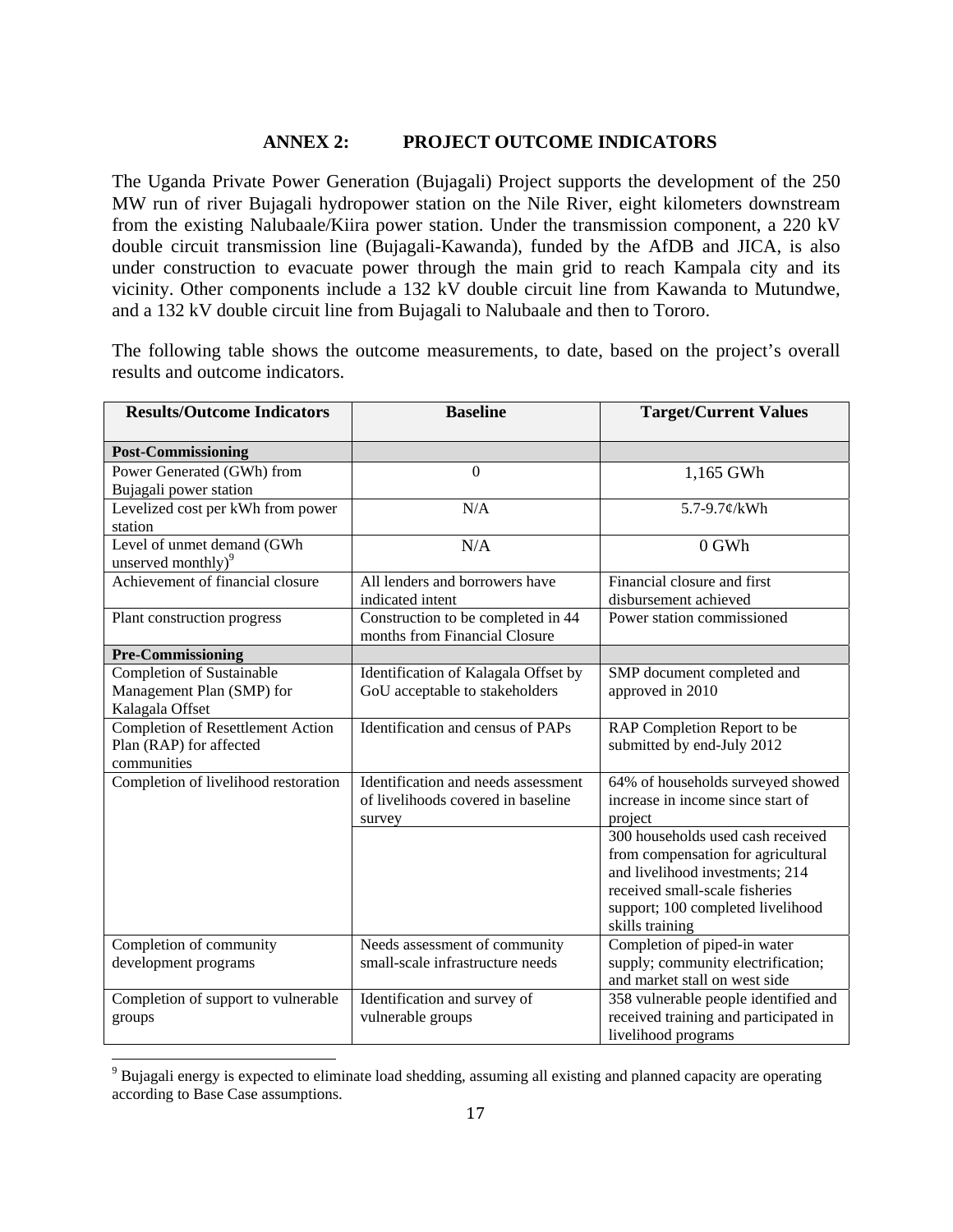| <b>Results/Outcome Indicators</b> | <b>Baseline</b>                      | <b>Target/Current Values</b>       |
|-----------------------------------|--------------------------------------|------------------------------------|
|                                   |                                      |                                    |
| Number of gender (women's         | Identification of gender-based needs | Number of Livelihood Women's       |
| livelihood) programs completed    |                                      | Cooperatives increased from 51% in |
|                                   |                                      | 2008 to 63% in 2009, and 68% in    |
|                                   |                                      | 2010                               |
| Cultural and spiritual activities | Identification of cultural and       | 7 appeasement ceremonies and an    |
| completed                         | spiritual needs, based on            | inter-denominational ceremony in   |
|                                   | consultations                        | memory of people buried in the     |
|                                   |                                      | island (prior to inundation)       |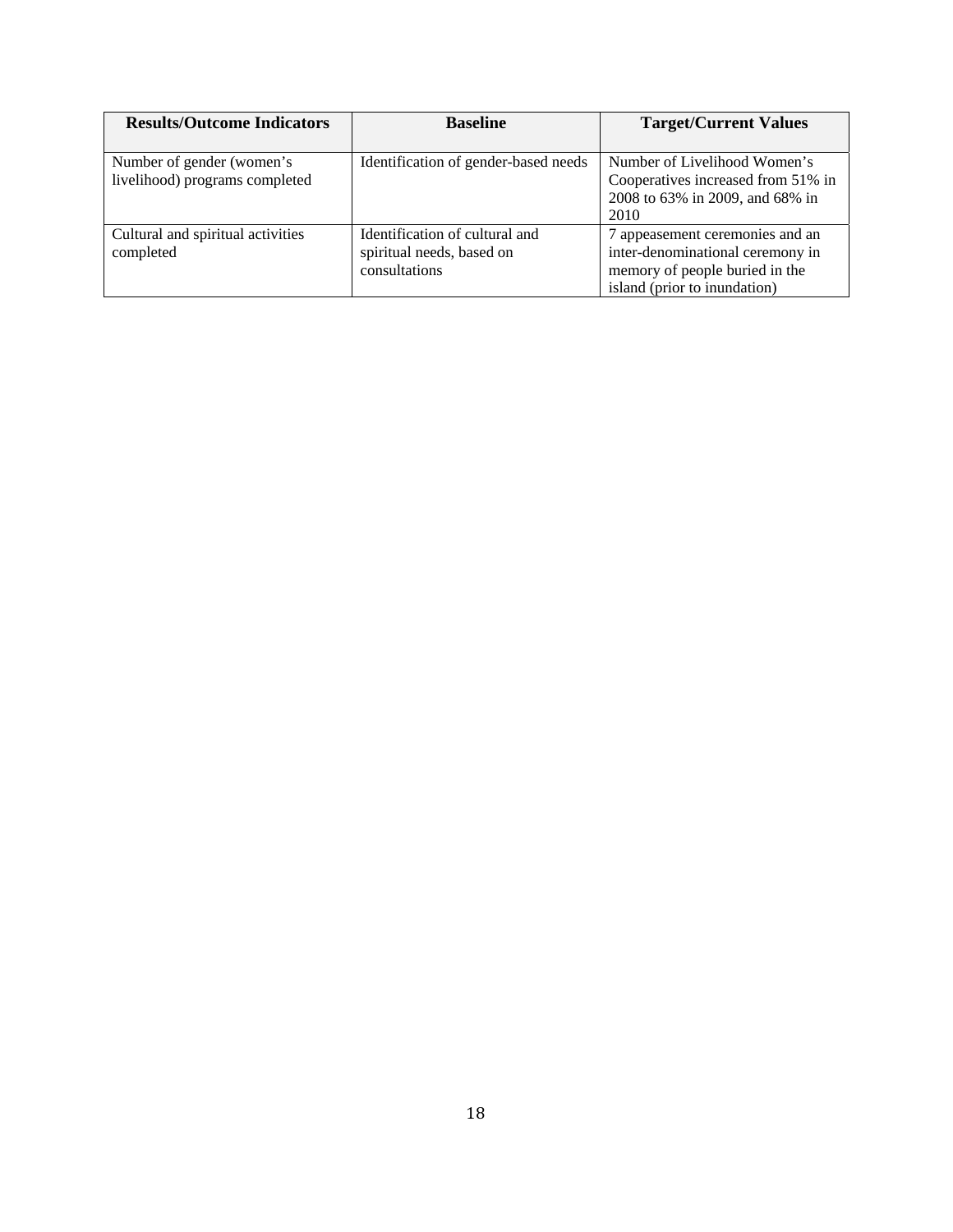#### **ANNEX 3: TIMELINE FOR THE APPEASEMENT OF THE BUDHAGALI SPIRITS**

**September 2, 1999** – AES Nile Power enters into an agreement with the Nabamba Budhagali to carry out traditional consultations with the Budhagali spirits informing them of the project, which may lead to the inundation of the ancestral burial grounds and shrines leading to relocation of the said tangible cultural property.

**September 5, 1999** – Nabamba Budhagali held consultations with the Budhagali spirits at which the spirits did not object to the change in the environment, construction of project, and inundation of the culture site as long as ceremonies are held for appeasement.

**December 8, 1999** – AES Nile and GoU sign Implementation Agreement that refers to Budhagali site, which is said to be of "cultural importance to the Basoga tribe and the Ntembe clan in particular."

**August 21, 2001** – Agreement for the Mitigation of Cultural Impacts and Appeasement of the Budhagali Spirit, signed by the Nabamba Budhagali. The signature is witnessed by AJCM Magezi, Advocate, who attests that the agreement "was first read and explained to him in a language he understands until he appeared to fully understand the same." The Agreement follows consultations on 6/25/01, 7/6/01, 7/13/01, 7/25/01. The Agreement contains the following provisions:

"For the avoidance of doubt, after providing the agreed facilitation for the appeasement ceremonies, the Company shall deem and Nabamba Budhagali hereby asserts that all requisite cultural ceremonies associated with the interest of Nabamba Budhagali within the Project Site have been satisfied, the spirits have been appeased, acquisition of the Project Site, construction of the Project and inundation of the Culture site have been accepted by the spirits.

"Nabamba Budhagali shall have no more claims for re-consulting or re-appeasing the Budhagali spirits."

**September 25, 2001** – Nabamba Budhagali accepts milestone payments 3b and 4 for the ceremony. (He had previously received all of the other milestone payments.)

**September 29, 2001** – Appeasement ceremony with participation of the Nabamba Budhagali and 75 Baswezi from all over Uganda. Nabamba Budhagali refuses to sign confirmation of completion.

**October 5, 2001** – Nabamba Budhagali, through legal counsel, sends letter to object to the presence of others near his shrine claiming to be "the" Budhagali.

**2001- 2007**- After the withdrawal of AESNP, GoU through a procurement process identified BEL as a developer for the project. Due to the time lapse, there was a need to update the SEAP; to identify any gaps and/or improve on the mitigation measures proposed. Consultations were held with different agencies and during which Busoga Kingdom, as one of the institutions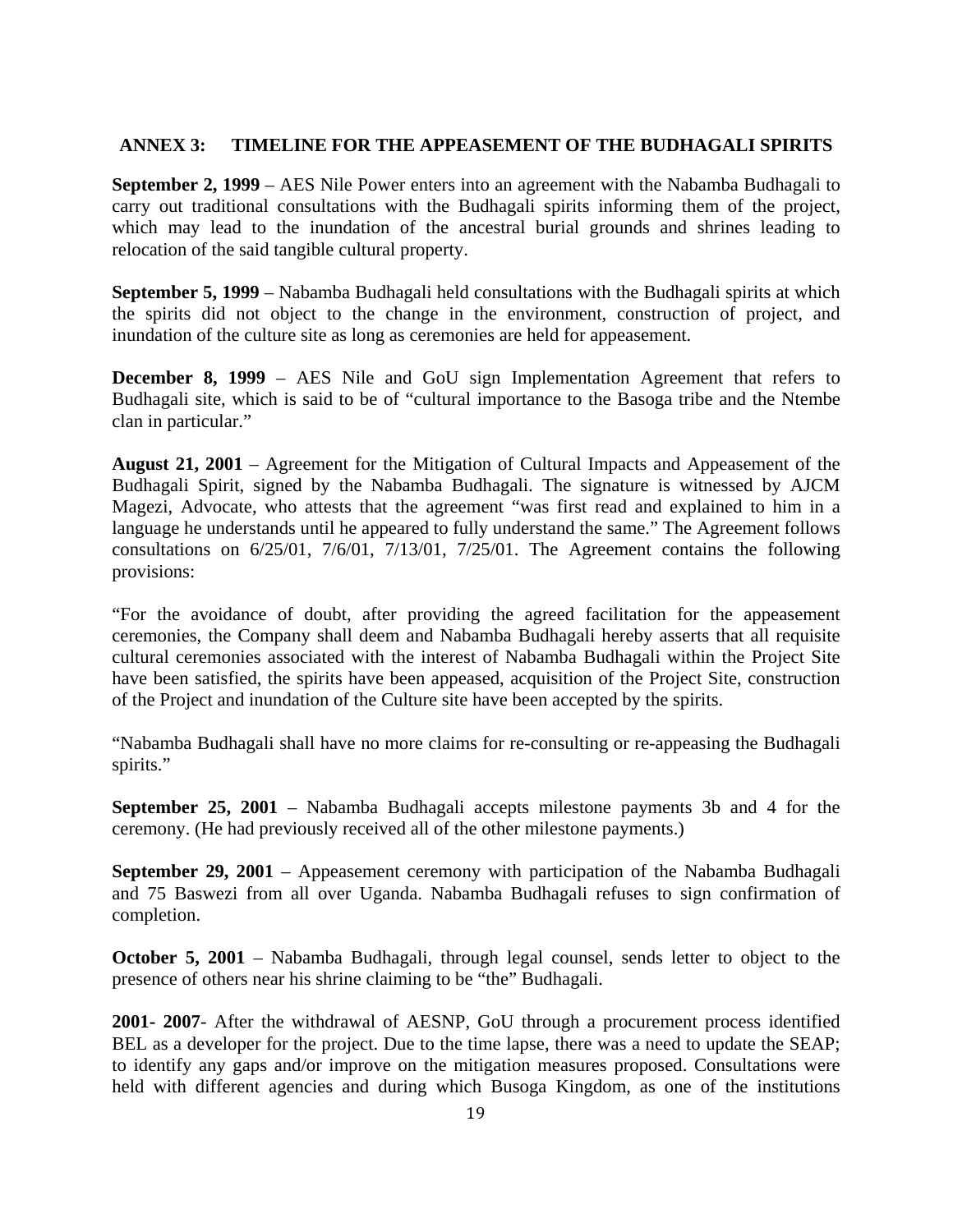consulted, indicated that the relocation of the Bujagali Spirits was not completed because no home was built for the spirits as they were temporarily housed at the medium's place (Lubaale Nfuudu).

Further consultations and negotiations led to an agreed list of requirements for a home for the spirits as advised by Busoga Kingdom and a relocation ceremony for the spirits.

**August 18, 2007** – The proposed requirements are honored by BEL, and the transfer and appeasement ceremony is performed with Lubaale Nfuudu Benedicto as the medium.

**August 2007–January 2009** – BEL requests Busoga Kingdom for progress on the construction of the three shrines (home for the spirits) at Namizzi.

**February 9, 2009** – BEL in a letter to Busoga Kingdom (BEL Ref: 0-1264) requests to be furnished with information related to the completion of the shrines and does not get a response.

**July, 2009** –MEMD engages a consultant to look into the spirits issue and update the CPMP to also include the procedure of chance finds.

February 19, 2010 – BEL receives a letter from Busoga Kingdom (Ref BK/ADM/10) about the latter's' meeting with European Investment Bank centered on two issues – the status of Nabamba Budhagali's involvement in the spiritual issues associated with the project and completion of shrines at Namizzi.

**May 18, 2010** – Meeting between BEL, Busoga Kingdom and MEMD is held to discuss the completion of spirits' relocation.

**July 2, 2010** – Meeting between BEL and MEMD to follow up on the relocation of the spirits issue and it is agreed that BEL will fund both the completion of the shrines and the relocation ceremonies.

**August 5, 2010** – Meeting between BEL, MEMD and Busoga Kingdom is held at the Kyabazinga's offices to communicate agreements made by BEL with MEMD on July 2, 2010, as follows:

- BEL funding both the completion of shrines at Namizzi and the associated relocation ceremonies;
- BEL to discuss with Busoga Kingdom the appropriate conduction of appeasement ceremonies, including the involvement of all key spiritual mediums like Jajja Budhagali, Infudu, etc., in the ceremonies;
- BEL to consider a budget for the appeasement ceremony and sign a legally binding Memorandum of Understanding with Busoga Kingdom; and
- Busoga Kingdom to issue a certificate of completion for completion of the shrines and the relocation ceremonies.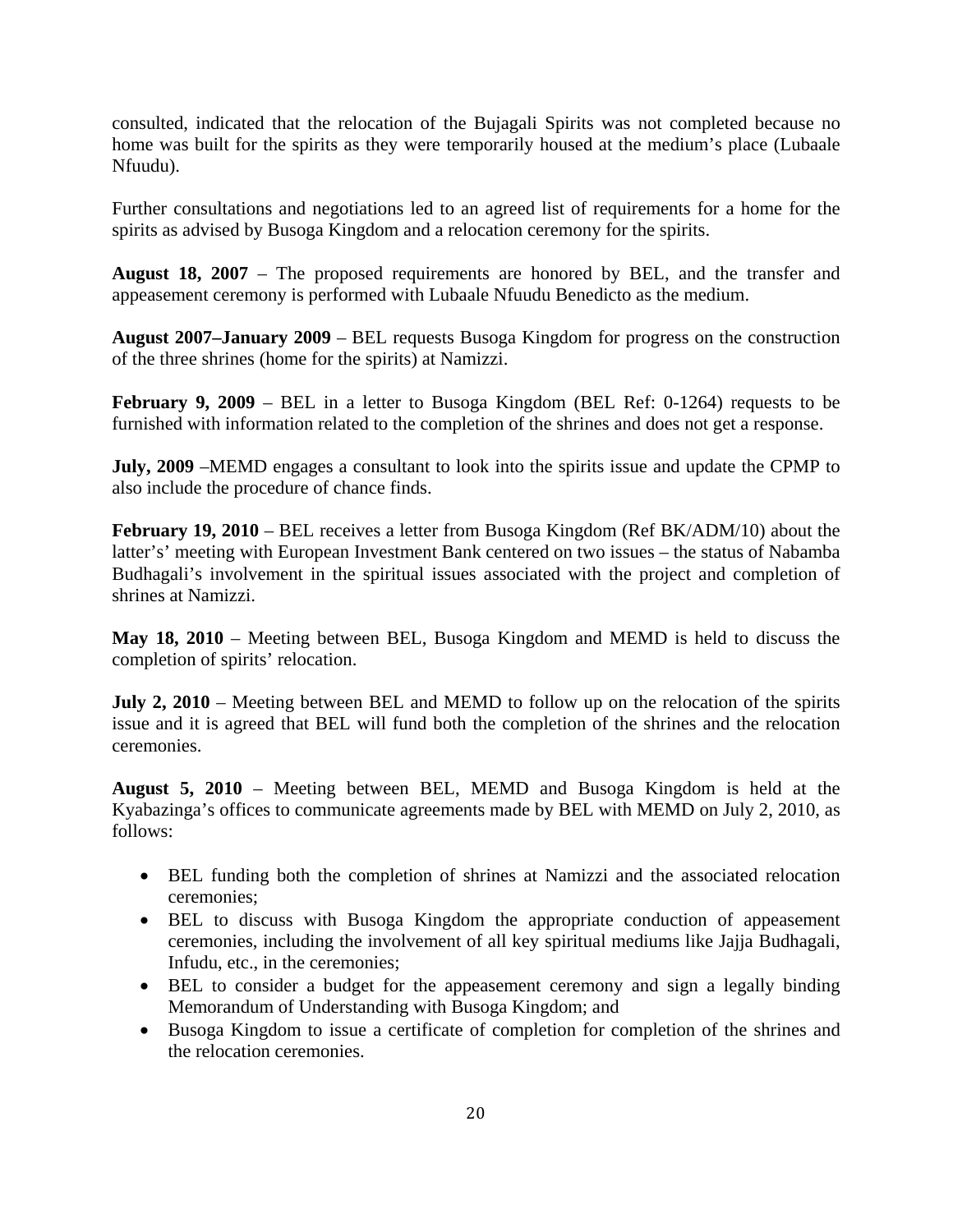**April 28, 2011** – Interdenominational memorial service for the people buried on the Dumbell and other islands held prior to inundation of the area.

**June 29, 2011 –** Ceremony for the relocation of the spirits from Budhagali (Bujagali) to Namizzi shrines undertaken by the spiritual medium Infudu and witnessed by Busoga Kingdom, the local community, and central and local government officials.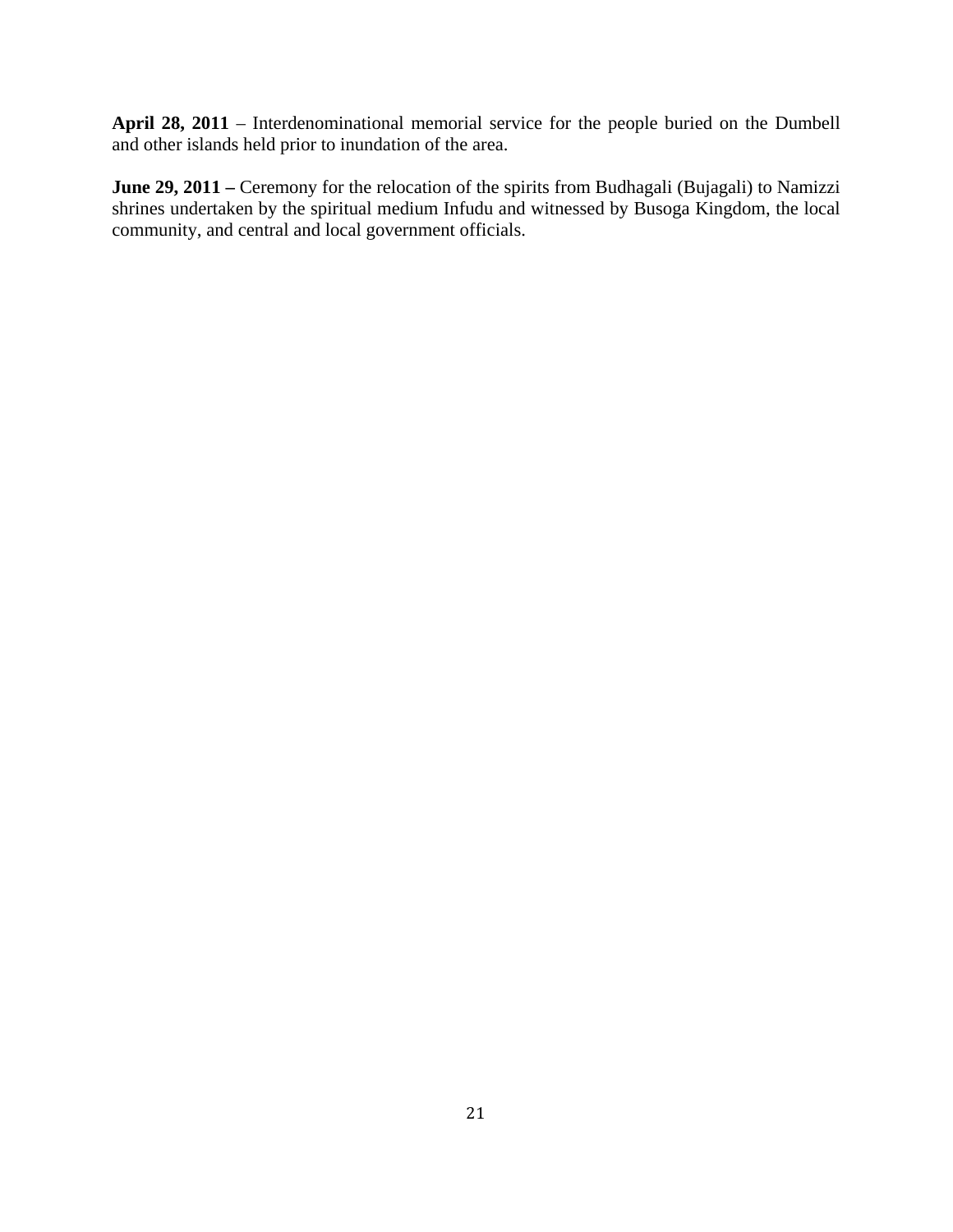**There were two follow-up socio-economic panel surveys completed in 2011 to measure changes in PAPs' incomes and livelihoods. The sampling approach (14.6% of total PAPs) and results of the second survey in 2011 are summarized below.**

| <b>Villages</b>                  | <b>Number of PAPs</b> | <b>No. of PAPs Sampled in Survey</b> |
|----------------------------------|-----------------------|--------------------------------------|
| <b>Naminya Resettlement Site</b> | 25                    | 22                                   |
| Kwabirwa                         | 213                   | 21                                   |
| <b>Malindi</b>                   | 153                   | 26                                   |
| <b>Buloba</b>                    | 61                    | 12                                   |
| <b>Namizzi</b>                   | 251                   | 33                                   |
| <b>Kikubamutwe</b>               | 117                   | 15                                   |
| <b>Bujagali</b>                  | 19                    |                                      |
| Naminya Kiira                    | 28                    | −                                    |
| <b>Total</b>                     | 875                   | 128                                  |

**Overall 88 (63.8%) of the PAPs registered an improvement in relation to the 2009 income status based on cash income. The highest improvement in income since 2009 was recorded in Namizzi (28 PAP**s **or 84.8%).** 

**Additional data analysis, using proxy measures of income, showed the following trends among the three categories of PAPs:**

- **60.6% of the PAPs who registered a decline in 2010 registered an improvement in 2011. Only 39% declined further.**
- **Three of the four PAPs who registered unchanged income in 2010 and took part in the 2011 survey, registered income improvement while the fourth maintained the same income status.**
- **Of the 83 PAPs who registered an improvement in income in 2010, and took part in the 2011 survey, 34 (41%) improved their incomes. The other 59% of the same PAPs had a decline in their income levels.**

| <b>PAPs Income Status 2011</b> |                             |                               |                 |               |                   |               |                 |       |
|--------------------------------|-----------------------------|-------------------------------|-----------------|---------------|-------------------|---------------|-----------------|-------|
| <b>PAP Location</b>            | <b>Total</b><br><b>PAPs</b> | Sample #<br><b>Households</b> | <b>Improved</b> |               | <b>Maintained</b> |               | <b>Declined</b> |       |
|                                |                             |                               | No              | $\frac{6}{9}$ | No                | $\frac{6}{9}$ | N <sub>0</sub>  | $\%$  |
| <b>Kikubamutwe</b>             | 59                          | 15                            | 5               | 33.3          |                   | 6.7           | 9               | 60.0  |
| <b>Malindi</b>                 | 70                          | 26                            | 13              | 50.0          | $\Omega$          | 0.0           | 13              | 50.0  |
| <b>Buloba</b>                  | 43                          | 12                            | 5               | 41.7          |                   | 8.3           | 6               | 50.0  |
| Naminya Kiira                  | 14                          | 7                             | $\overline{4}$  | 57.1          | $\Omega$          | 0.0           | 3               | 42.9  |
| <b>Naminya Resettlement</b>    | 25                          | 22                            | 17              | 77.3          | $\Omega$          | 0.0           | 5               | 22.7  |
| Kyabirwa                       | 86                          | 21                            | 16              | 76.2          | $\Omega$          | 0.0           | 5               | 23.8  |
| Bujagali                       | 6                           | 2                             | $\Omega$        | 0.0           | $\Omega$          | 0.0           | 2               | 100.0 |
| <b>Namizzi</b>                 | 138                         | 33                            | 28              | 84.8          |                   | 3.0           | $\overline{4}$  | 12.1  |
| <b>Total</b>                   | 441                         | 138                           | 88              | 63.8          | 3                 | 2.2           | 47              | 34.1  |